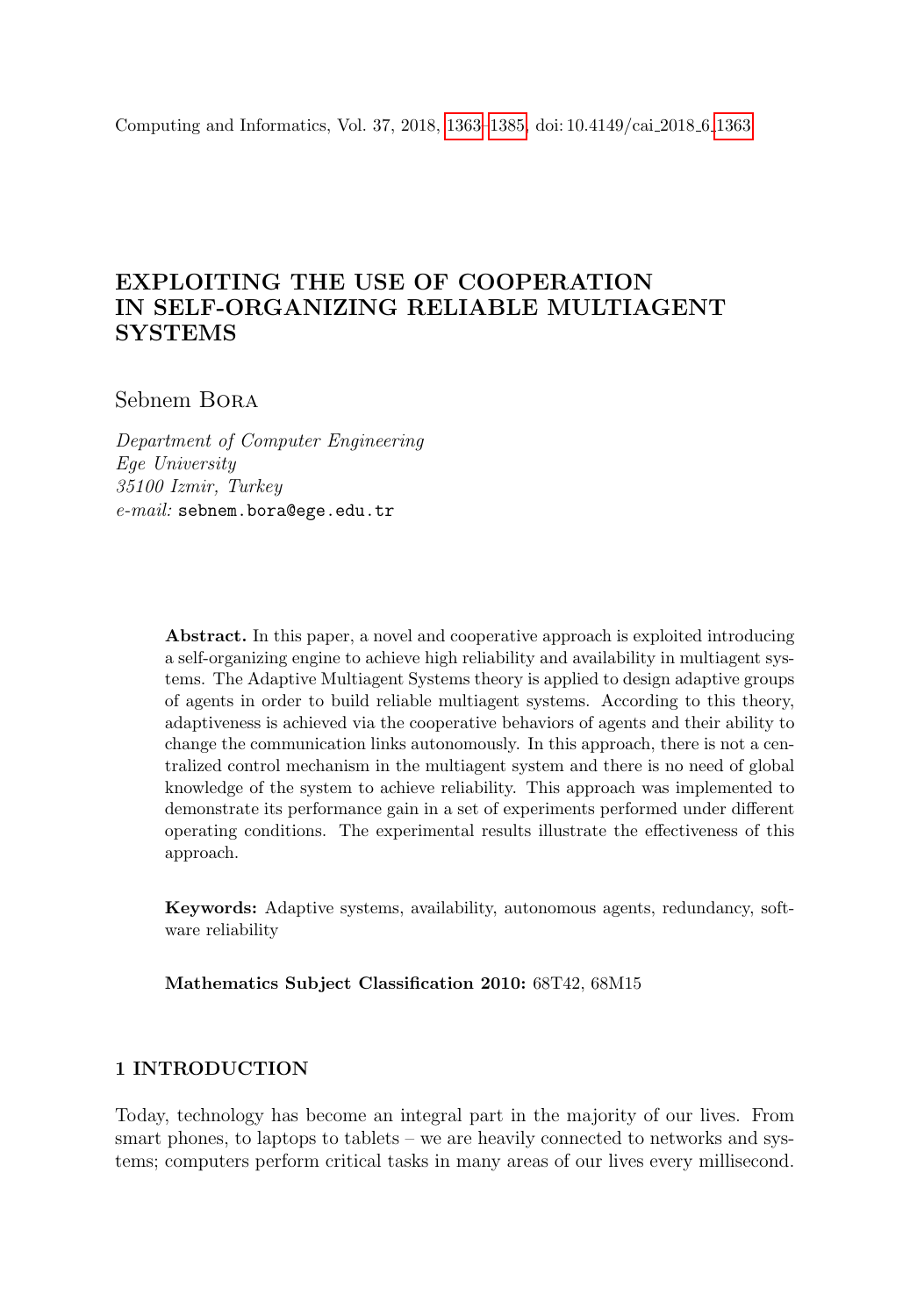High reliability and availability are of the utmost importance to the majority of these computer systems. For example, such systems include nuclear reactor facilities, global air traffic control systems, and banking systems.

In order to build reliable systems, the programming is quite complex since such systems are usually software intensive. A promising approach to deal with complexity is to provide robustness, autonomy, and adaptation to a system by applying self-organizing algorithms. These algorithms are defined based on self-organization mechanisms inspired by nature. Ant and bee swarms, flocks of birds, and school of fish, the human immune system are typical examples of natural systems that exhibit properties inherent to self-organization. Swarms provide inspiration for mobile networks systems management [\[1\]](#page-18-1), such as load-balancing and routing [\[2\]](#page-18-2). Solutions for the distribution of tasks to the available nodes and distribution of data between nodes in computational grids vary from techniques inspired by bee foraging behavior [\[3\]](#page-18-3) to select the algorithms for executing small pieces of data, to business and market inspired techniques for dynamically changing the task assignment [\[4,](#page-18-4) [5\]](#page-19-0). The use of mobile agents makes us aware of network conditions. Mobile agents [\[6\]](#page-19-1) can be supportive for intrusion detection and intrusion response in large-scale network infrastructures by following the behavior of the human immune system [\[7\]](#page-19-2) and the ant foraging behavior [\[8\]](#page-19-3). Insect colonies based models are exploited in agent-based software for manufacturing control [\[9,](#page-19-4) [10\]](#page-19-5). PROSA is a representative example of the ant-like approach, where agents mimic the ants' behaviors [\[11,](#page-19-6) [12\]](#page-19-7).

Reliability and availability are achieved via redundancy, i.e., duplication of critical functions exists in the system so that application software can reconfigure and maintain (continue to perform) their tasks in the presence of faults in the system. One technique that creates redundancy in a multiagent system (MAS) is adding extra computers or agents. In order to improve reliability and ensure the availability of the MAS organization, critical agents for the system's operation are replicated into groups. This paper presents a novel replication approach that includes resilience, self-organization, and adaptation as its primary properties. It employs a technique grounded in the Adaptive Multiagent Systems (AMAS) theory; therefore, replicating agents into groups and sharing limited resources among them are achieved without a central control or global knowledge about the MAS organization. These properties result from some simple behaviors of agents. The AMAS theory conceptualizes the design of an adaptive multiagent system and provides agents with adaptive capabilities [\[13\]](#page-19-8). According to this theory, adaptiveness is based on cooperative behaviors meaning that an agent seeks to help the most troubled agent in the system while achieving its goal. When agents encounter similar problems simultaneously, the program computes a degree of criticality in order to understand potential impacts of these problems on achieving its goal. Considering this criticality, the agent can determine what the most cooperative action should be taken.

The AMAS theory has been applied in various application domains such as dynamic ontologies [\[14\]](#page-19-9), aircraft design [\[15\]](#page-20-0), simulation of the functional behavior of a yeast cell [\[16\]](#page-20-1), crisis management [\[17\]](#page-20-2), bioprocesses control [\[18\]](#page-20-3), ambient systems [\[19\]](#page-20-4), product design [\[20\]](#page-20-5), maritime surveillance [\[21,](#page-20-6) [22\]](#page-20-7), and self-organizing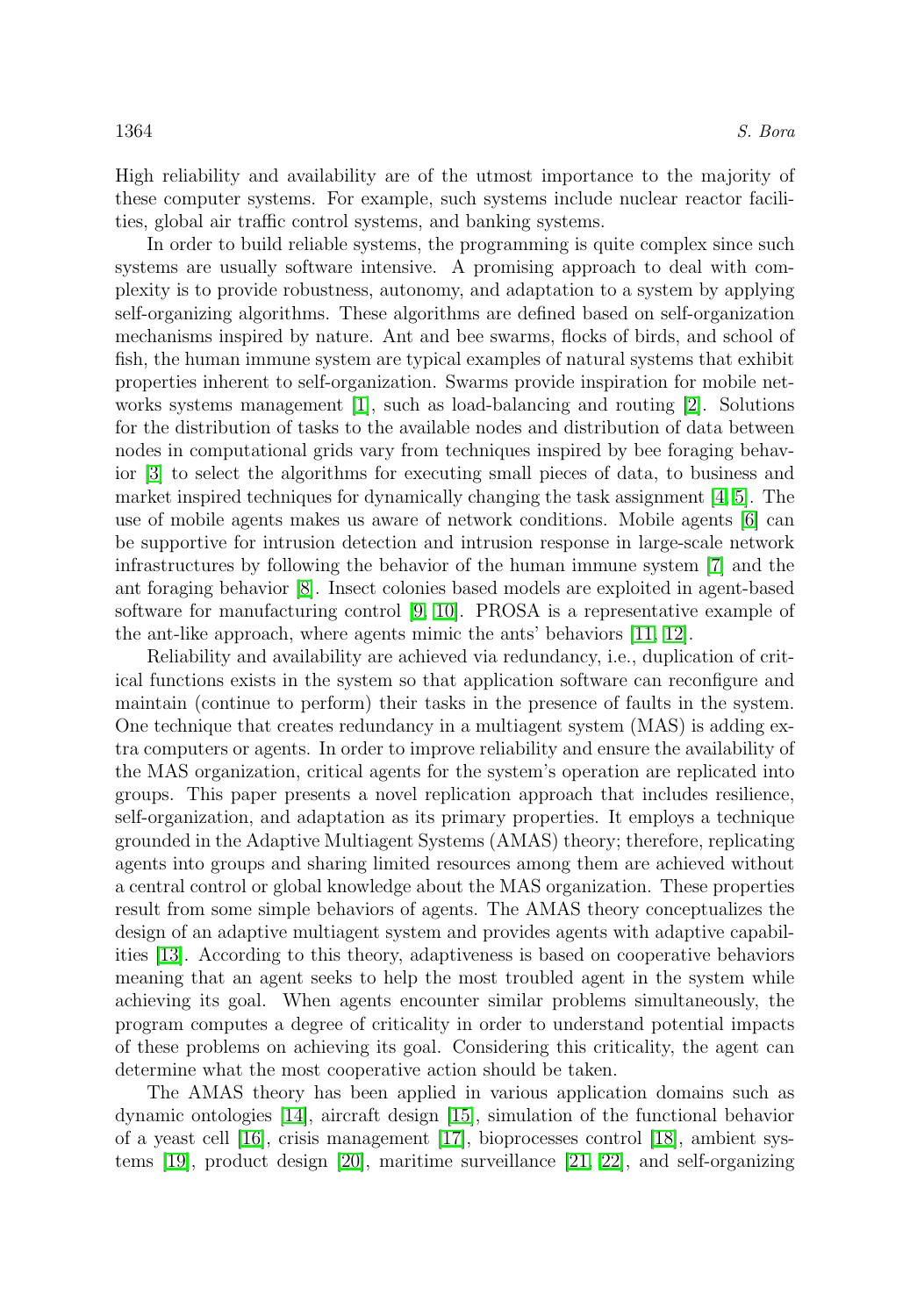biological neural networks [\[23,](#page-20-8) [24,](#page-20-9) [25\]](#page-21-0). In this study, the AMAS theory is applied to the adaptive replication to effectively improve reliability in MAS organizations. Applying the AMAS theory to the model, in conjuncture with the software, creates a more reliable and adaptive MAS distribution because the system is lacking a centralized control. A key element that sets this study apart from previous research is that the adapting replica groups are achieved in a self-organized way without a centralized control. Agents applying this approach use local information and behave in cooperative ways to help the troubled neighbors. In previous studies, agents were usually associated with an adaptive replication manager which dynamically computed the criticalities of agents [\[26,](#page-21-1) [27,](#page-21-2) [28,](#page-21-3) [29,](#page-21-4) [30,](#page-21-5) [31,](#page-21-6) [32,](#page-21-7) [33,](#page-21-8) [34,](#page-21-9) [35\]](#page-21-10). The quantities that define the criticalities of agents are used for calculations to share the limited resources between the replica groups. The adaptive replication manager uses an observation service to collect global data about agents in the organization in order to calculate agents' criticalities.

In this study, the AMAS theory is adopted in the reliable MAS where each agent observes whether there is an increase or a decrease in its criticality. If there is an increase, it decides to increase the number of its replicas. However, during the decision process, the leader exploits only its local information when making a decision about the change in the agent's criticality.

This research thoroughly explains how the AMAS theory is applied to MAS in order to enhance reliability and availability. This approach is the first one that uses the AMAS theory for managing adaptive replication (not only in multiagent systems, but in general). A case study chosen to illustrate the AMAS theory is exemplified in the design of a library system which includes cooperative agents with local goals and partial views of their environment. In our conclusion some experimental results are presented to exhibit the effectiveness of this approach. The remaining sections of this paper are organized as follows. Section [2](#page-2-0) explores related works; Section [3](#page-3-0) provides background information detailing the AMAS theory; Section [4](#page-4-0) introduces the agent-based model; Section [5](#page-12-0) illustrates the experimental model developed for the study, presents data and provides the analysis and discusses the approach; and Section [6](#page-18-0) summarizes the study.

#### <span id="page-2-0"></span>2 RELATED WORK

There is a large number of multiagent platforms; however just a few offer reliability. Those multiagent platforms provide useful solutions of the problem of reliability in MAS. Since the approach presented in this study is a replication-based approach, scholarly articles and case studies associated with this topic published in computer science literature have been investigated.

In order to increase reliability in MAS, Fedoruk and Deters implemented transparent replication via proxies [\[36\]](#page-22-0). Their approach is a static replication approach which disregards the idea of changing replication techniques at run time. Thus, replication is only realized by a programmer before an application starts.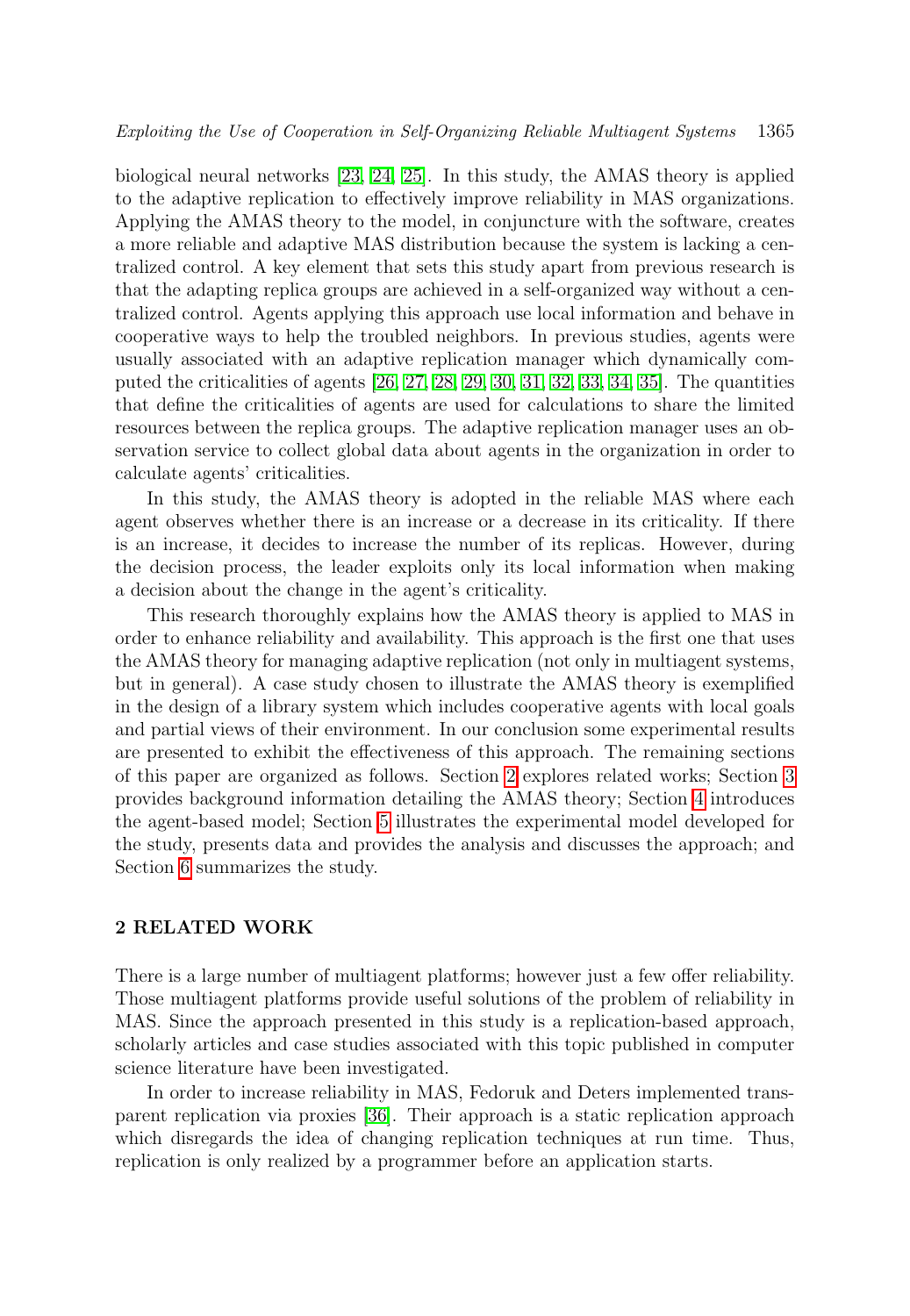Guessoum et al. presented an adaptive multiagent architecture that was implemented with the DIMA [\[26\]](#page-21-1) platform and DarX middleware [\[27,](#page-21-2) [28\]](#page-21-3). In DarX, software components can either be replicated or not, and it is possible to change the replication strategy at run time. DarX middleware must be integrated into any multiagent organization in order to improve reliability in the organization.

DimaX [\[29\]](#page-21-4) is a fault-tolerant multiagent development platform that is the integration of DarX into DIMA. DimaX is founded on system level (DarX middleware); application level (agents); and monitoring level. In DimaX, the criticality of agents is calculated by using an interdependence graph. At the monitoring level, the control of replication is monitored by using an observation service [\[30,](#page-21-5) [31,](#page-21-6) [32\]](#page-21-7).

Bora and Dikenelli proposed an approach which provided flexibility to multiagent organizations in terms of fault tolerance because the fault tolerance policies were implemented as reusable plan structures. Thus, whenever an agent needed to be made fault-tolerant, the action was performed by sending a request to that agent [\[33\]](#page-21-8). Bora and Dikenelli introduced a self-adaptive replication approach to exploit a feedback control loop and a proportional controller within a replication infrastructure [\[34,](#page-21-9) [35\]](#page-21-10). This approach was used to examine the criticality of specific agents. Moreover, Bora and Dikenelli presented a replication approach based on role concept for multiagent systems. They defined a "fault tolerant" role that is responsible for replicating instances of critical roles, coordination between critical role instances and satisfying all replication-based fault tolerance requirements [\[37\]](#page-22-1).

In this study, the AMAS theory is adopted in the reliable MAS where each leader agent observes whether there is an increase or a decrease in its criticality. The leader exploits only its local information when it decides to change the agent's criticality. This approach is the first one that uses the AMAS theory for managing adaptive replication (not only in multiagent systems but in general). Further, the self-organizing replication approach in this study provided higher performance when compared to other self-adaptive replication approaches [\[30,](#page-21-5) [32,](#page-21-7) [35,](#page-21-10) [28\]](#page-21-3), replica groups' monitoring costs not present in this state of the art increased due to the observation mechanisms and the need of global information when the self-adaptive replication approach was applied.

#### <span id="page-3-0"></span>3 AMAS THEORY

The Adaptive Multi-Agent System (AMAS) theory was developed to act as the engine for any system to self-adapt itself to any changes encountered in a dynamic environment. It explains the cooperative relationship between the system's internal operations and its functional adequacy, thus ensuring that the cooperative system carries out the appropriate task it was designed for. It was proved that there is at least one cooperative internal medium system that accomplishes an equivalent function of any functionally adequate system in the same environment. In a cooperative internal medium system, the components of a system are always collaborating. This secures a symbiotic relationship and provides protection from Non Cooperative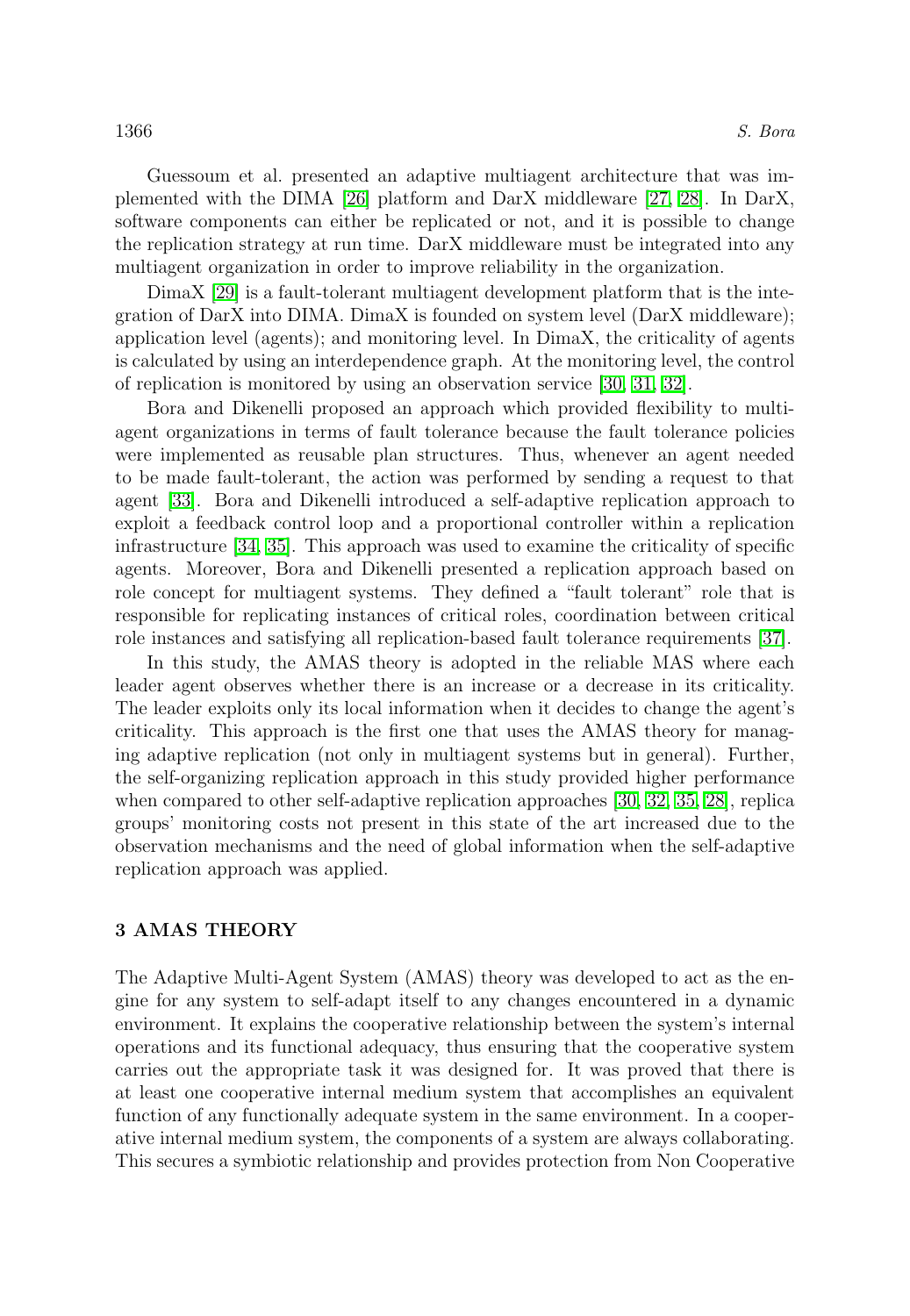Situations (NCS) which may be harmful for their cooperative situations. In regard to MAS, NCS represent situations that are against the cooperative social behaviors of an agent; thus, when identifying an NCS, an agent alters its relationships with other agents in order to return to a cooperative state [\[13\]](#page-19-8).

If a multiagent system adopts AMAS, an agent can have two types of behavior:

- 1. nominal behavior; and
- 2. cooperative behavior,

which is divided into tuning, reorganization, and evolution. An agent with the cooperative behavior attempts to assist other agents; consequently, this agent has to detect and repair the NCS and avoid producing a new NCS [\[16\]](#page-20-1).

A multiagent system applying AMAS includes agents that try to decrease the criticality of troubled agents by exhibiting local and cooperative behaviors. These behaviors maintain the system's ability to produce an adequate global function. Each agent calculates its own criticality, a function that calculates whether a signal is activated for a NCS or not by examining the criticality value and a threshold [\[22\]](#page-20-7). If the agent decides that a NCS has occurred, it exploits the situation by adapting itself to this new situation triggering tuning and reorganization behaviors. Tuning behaviors modify the parameters computed by nominal behaviors. If it fails to solve the NCS, it triggers the reorganization behavior by sending messages (feedback) and/or it informs the cooperative agents that, in turn, eliminate the NCS and transmit feedback.

Reorganization behaviors modify the agent's interaction with its environment or with other agents. If an agent cannot execute its nominal behavior because of NCS, experiences a failed tuning behavior and/or sends requests that cannot be served, then it may create a new communication link with a new agent. If the reorganization behaviors fail to solve the NCS, the evolution behaviors resolve the NCS by creating new agents or removing agents [\[16,](#page-20-1) [24\]](#page-20-9).

While applying the AMAS theory, a programmer defines the agents of the system, the agents' nominal behaviors, any NCS the agents may encounter, and cooperative behaviors to overcome each NCS. In the following section, the nominal behaviors of reliable agents are explained in detail.

## <span id="page-4-0"></span>4 SELF-ORGANIZING RELIABLE AGENTS

The self-organizing reliable MAS consists of three variables:

- 1. the domain agents (Agent-0 to Agent-N) and their replicas;
- 2. the environment agents and their replicas; and
- 3. the environment.

Agents and their replicas run on computers and are grouped according to either active or passive replication approaches [\[38,](#page-22-2) [39\]](#page-22-3). The methods of building consistency in groups vary in active or passive replication approaches; nevertheless, in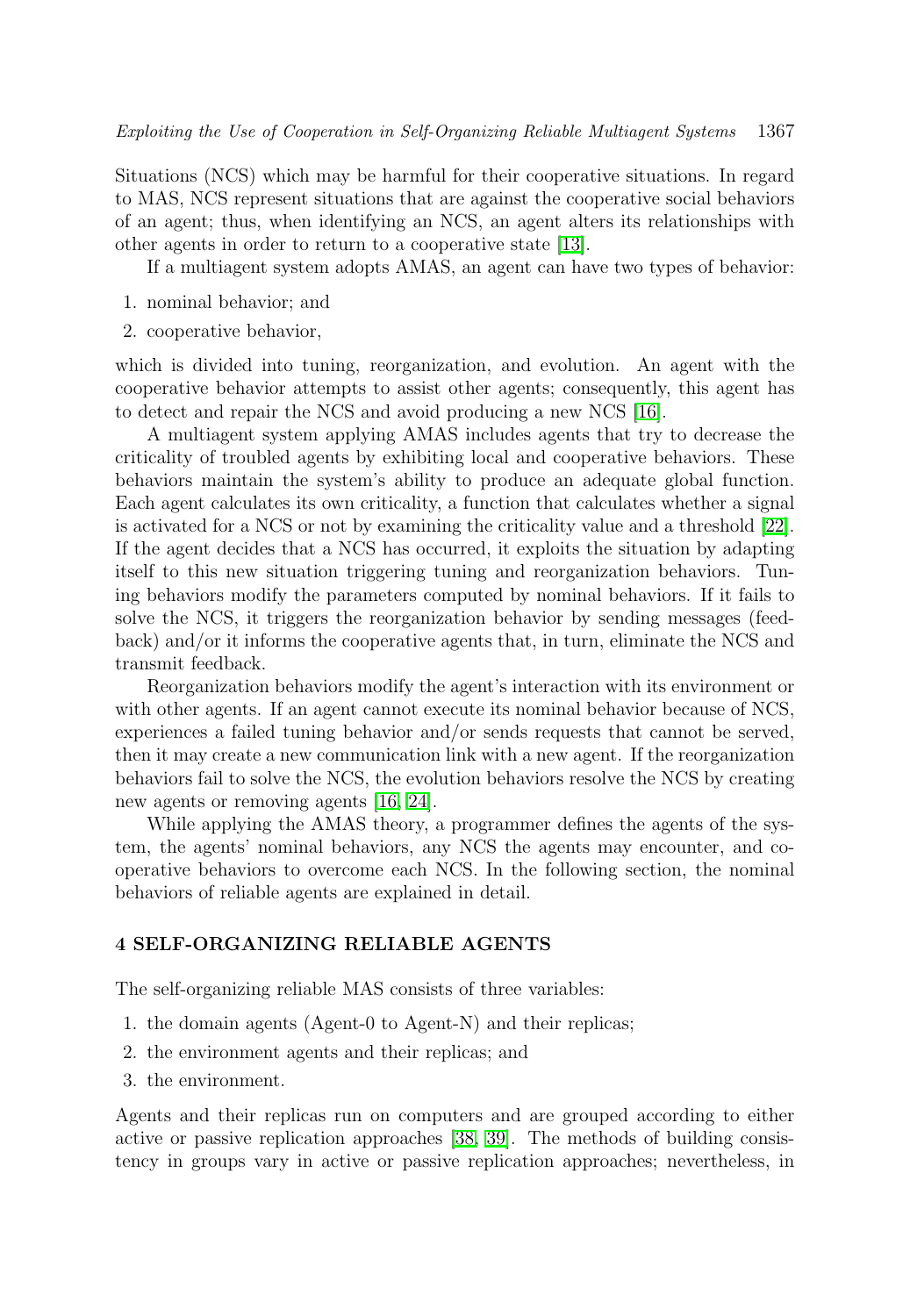both approaches, one replica is designated as the leader and is responsible for providing responses. If a leader fails, any replica can become a leader. Domain agents (Agent-0 to Agent-N) are leaders of their groups.

In addition to replication techniques, the replication degree, which provides the level of redundancy and assigns the number of replicas within a group, is essential in achieving redundancy in MAS while using replication policies. In static replication, both the replication degree and approach are set by a programmer during initialization. In adaptive replication, the group leader primarily decides on its replication degree based on system resources and its criticality. The agent's criticality is a numerical quantity that indicates its importance in the system. However, there is not just one general description and/or definition attached to an agent's criticality. It is the programmer who decides, after careful consideration, the agent's varying properties. In general, this process incorporates an observation service that transparently monitors the agents' behaviors as well as the availability of resources, and adaptively reconfigures the system according to the agents' criticalities according to data evaluation collected by the observation service [\[26,](#page-21-1) [27,](#page-21-2) [28,](#page-21-3) [29,](#page-21-4) [30,](#page-21-5) [31,](#page-21-6) [32,](#page-21-7) [33,](#page-21-8) [34,](#page-21-9) [35\]](#page-21-10).

According to this design, when the leader performs a self-organizing replication, the group leader will either increase and/or decrease the replication degree without a central control (without an observation service or a replication manager) based on global knowledge of the environment. The leader collects data related to its communication activities and calculates the change in the value of its criticality. The value of an agent's criticality is determined by a quantity that indicates whether the importance of an agent to the system increases or not. If the leader agent's criticality increases, a request message is transmitted to the environment agent which provides resources (hosts in the environment) to agents for replication. Next, a new replica of that particular agent is created. On the other hand, if there is a gradual decrease in the agent's criticality, the replica must be removed after a certain period.

#### 4.1 Nominal Behaviors of Reliable Agents

In this section, reliable agents' nominal behaviors are briefly described. These behaviors are implemented to form the infrastructure for achieving reliability and availability in a goal-oriented MAS architecture [\[40\]](#page-22-4).

In a reliable self-organizing MAS, each agent performs its actions without a global function (goal) for the system; hence, a dependable (reliable and available) multiagent system emerges. Each reliable agent achieves specific goals, such as Group Communication, Failure Detection, Election of a New Leader, Recovery from Failure, and Adaptive Replication (shown in Figure [1\)](#page-6-0), while being cooperative. In order to achieve these identified goals, their plans and the reusable services are realized. These services and plans are described in more detail in [\[41\]](#page-22-5).

In order to improve replication in a self-organizing manner, the replication plan was modified and Self-Organizing Replication, Evolution, and Reorganization plans were created. To replicate new replicas, the leader executes the Replication plan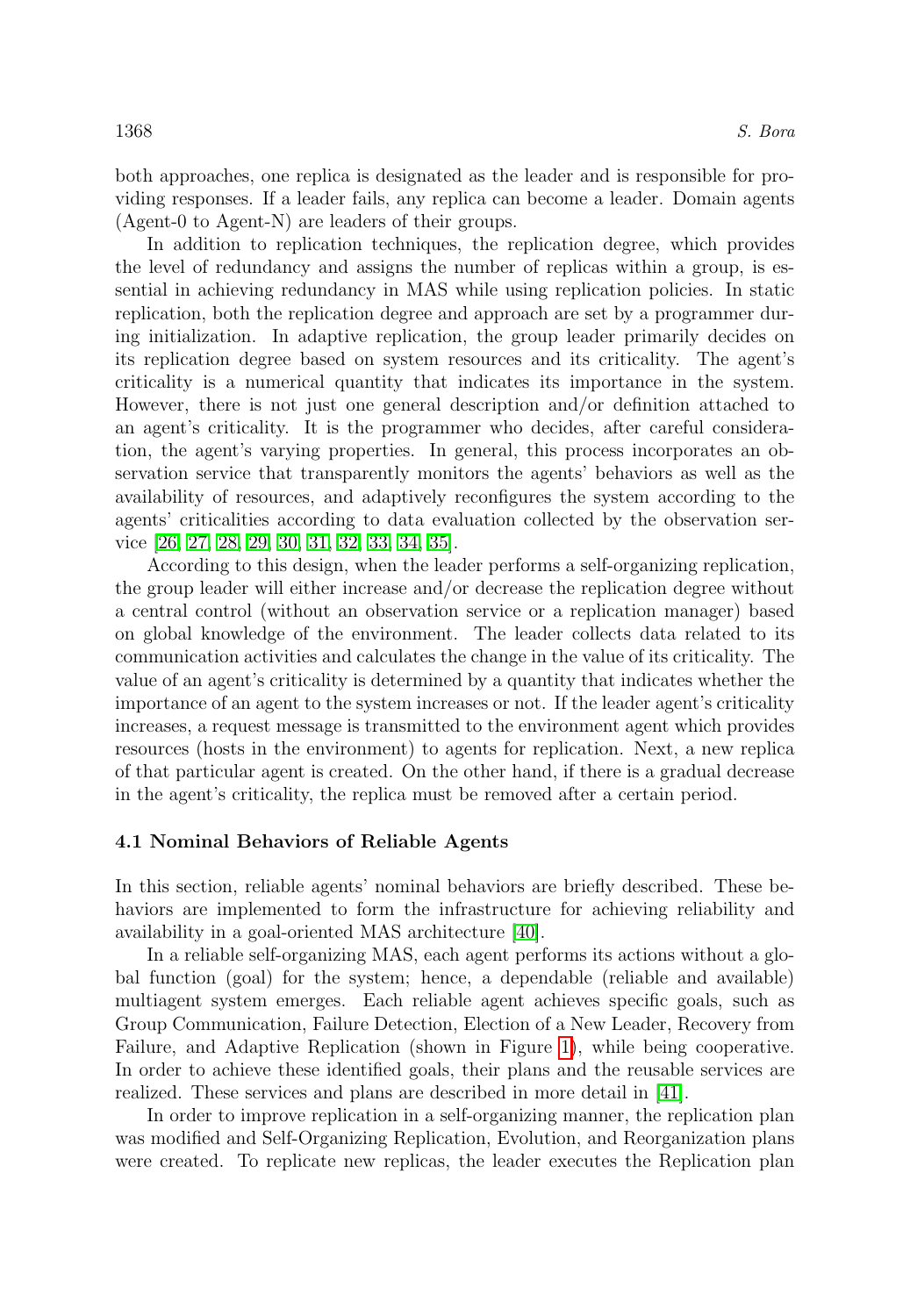

<span id="page-6-0"></span>Figure 1. Goals and plans for the system's reliability

as many times as the number of replicas needed to be replicated, and asks the environment agent to locate a suitable host where new replicas can be placed.

For self-organizing replication, the critical agents must be identified. Each leader agent determines whether the change in the criticality occurs or not. The number of messages received by each agent, the degree of system's reliability, and the agent's role criticality are the example of certain metrics needed to calculate the agents' criticalities. In order to achieve the Adaptive Replication goal, the Self-Organizing Replication plan is executed.

#### 4.2 Applying the AMAS Approach for Reliability

In order to achieve reliability in MAS, critical agents periodically monitor their criticalities. This data indicates the potential impact of the agent's failure in the MAS. We must consider two cases to ensure reliability in multiagent systems. Firstly, multiagent systems must have static organization structures so that critical agents can be identified and replication performed by the programmer before run time.

Secondly, if the agent's criticality cannot be determined before run time due to the multiagent systems' dynamic organization structures, critical agents can be dynamically evaluated at run time. In addition, metrics can be used for dynamically estimating and updating agents' criticalities in the MAS. Within the MAS organization, a role is defined as an abstract characterization of social agent's behavior in a specific domain and has a different operational impact in the MAS organization. The concept of a role represents the importance of an agent in an organization, and its dependencies from other agents, i.e., those affecting their criticalities in the multiagent organization.

The agent's dependency on another specific agent is yet another metric that indicates the agent's criticality. If for some reason, a critical agent that relies on an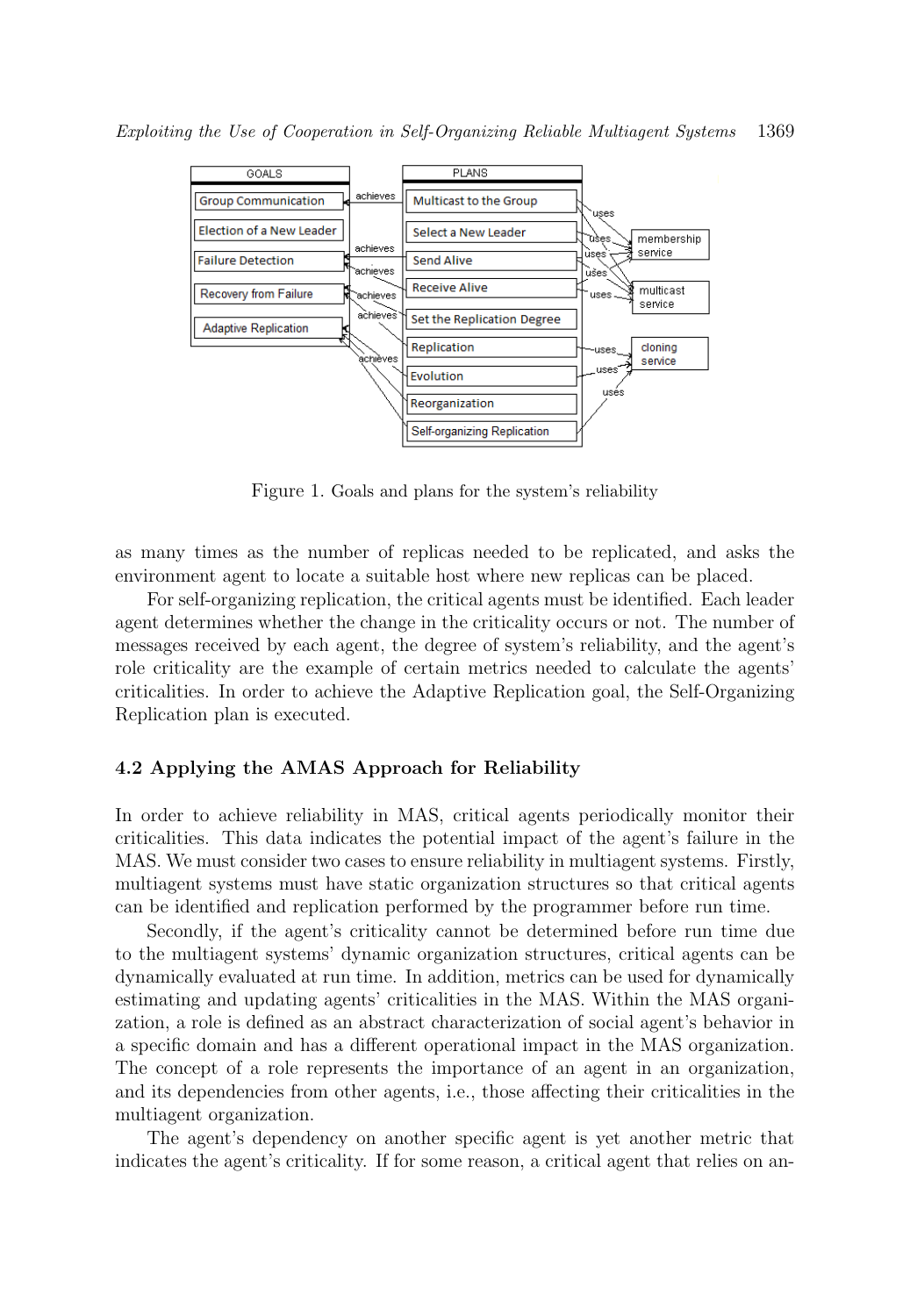other agent fails, then goals will be difficult to achieve. The dependency on an agent is obtained from the number and performatives of the messages received. Messages, which are considered in terms of an agent's criticality in this work, contain performatives such as request, request-whenever, query-if, query-ref, and subscribe [\[37\]](#page-22-1).

In this research, the change in the value of an agent's criticality is calculated by using precise formulas. If there is an increase in the value of agent's criticality, it signals the agent has become more critical than before and needs to have new replicas. The change in the agent's criticality in the current period,  $\Delta \text{Critic}(t)$ , is given below:

$$
\Delta Critic(t) = Activity(t) - Activity(t-1) + C_{reiable}(t).
$$
\n(1)

- $C_{reliable}(t)$ : Is the contribution of the reliability of the system to the criticality in the current period. The  $C_{reliable}$  is the difference between the number of failures in a group and half the number of replicas in the group in terms of a time interval. If the value of  $C_{reiable}$  is larger than 0, then the contribution of the  $C_{reliable}$  to the criticality is added. If the number of failures for a replica group is less than half the number of replicas, there is no point worrying about the system's reliability. In this case, the contribution of the reliability of the system is set to zero.
- Activity(t): Is the degree of an agent's activity in the current period. Activity(t– 1) is determined for the last period and stored in the data structure. The value of the agent's role criticality and the ratio of the change in the number of messages sent to an agent for a specific role relative to the average number of messages over a number of periods are used for calculations of  $Activity(t)$  as in the following equation.

$$
Activity(t) = a * role(t) + b * Ratio\_req(t)
$$
\n
$$
(2)
$$

- $a, b$ : Coefficients for contributions of the weight of the role and the average number of requests to the  $Activity(t)$ .
- $role(t)$ : The value corresponding to the weight of the role in the current period. The weights of the roles are explicitly defined in the role ontology before the program starts.
- Ratio\_req(t): The ratio of the change in the number of messages sent to an agent for a specific role to the average number of messages over a number of periods.

If  $\Delta \text{Critic}(t) < 0$ , it specifies the agent's criticality has decreased; however, if  $\Delta$ Critic(t) > 0, it signals the agent's criticality has increased. Next, the number of replicas of the group must be increased by 1. The agent asks the environment agent to provide a resource to create a new replica.

Following the calculations that determine the agent's criticality value, the leader of a replica group executes a Self-Organizing Replication plan in which a self-organizing replication is performed. The Self-Organizing Replication plan is given in Figure [2.](#page-8-0)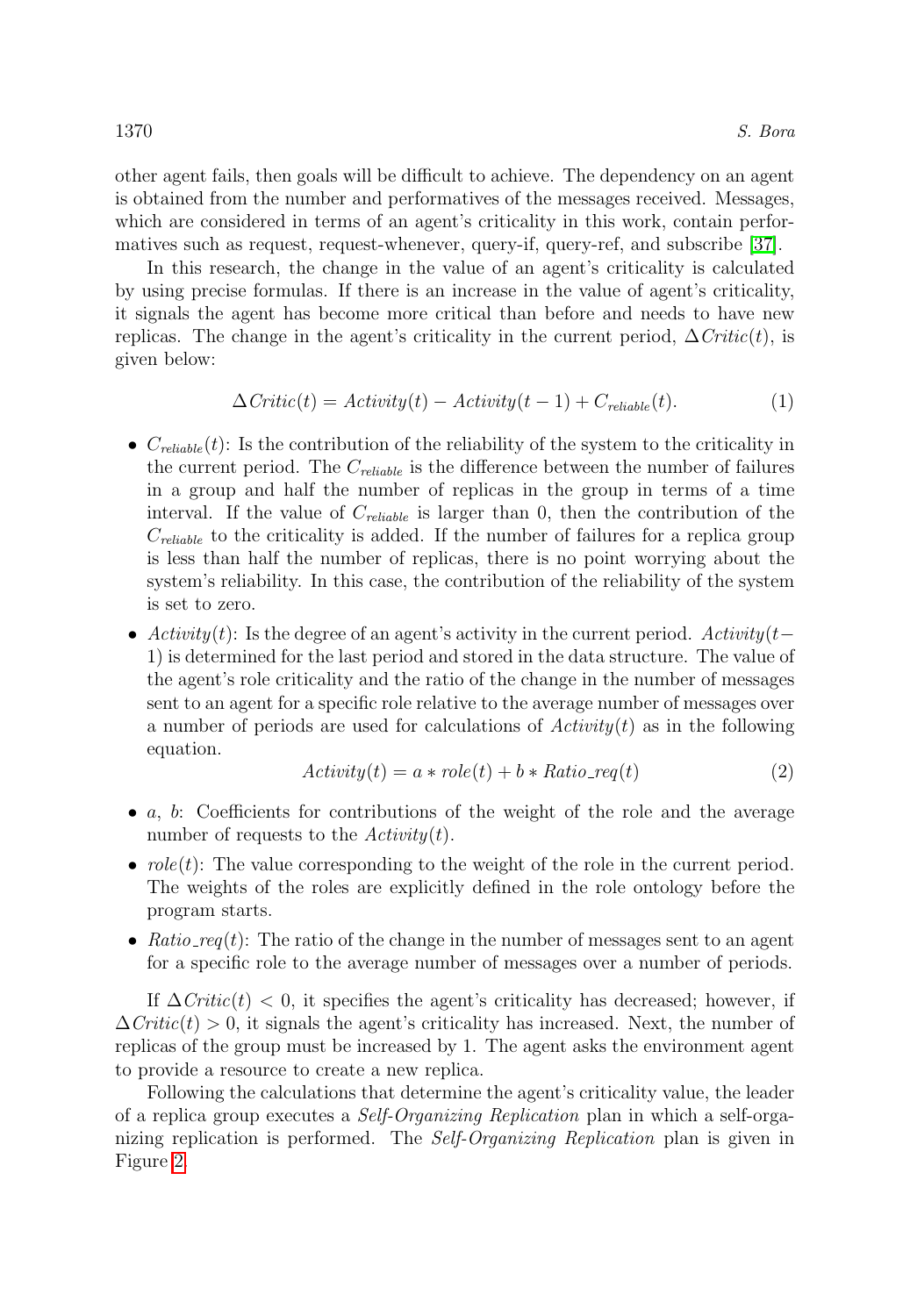|                                                                    | Algorithm 1 Self-organizing Replication                                                                  |  |
|--------------------------------------------------------------------|----------------------------------------------------------------------------------------------------------|--|
| <b>1.</b> Calculate the Change in the Criticality, $\Delta$ Critic |                                                                                                          |  |
|                                                                    | <b>2.</b> if $\triangle$ Critic<0 freqdec <sup><math>\leftarrow</math></sup> freqdec +1 <b>endif</b>     |  |
|                                                                    | <b>3.</b> if $\Delta$ Critic>0 send("request", "need a new replica", Environment Agent)                  |  |
| if Environment agent cannot provide any resource<br>4.             |                                                                                                          |  |
| 5.                                                                 | freq <sub>a</sub> $\leftarrow$ freq <sub>a</sub> +1 and                                                  |  |
| 6.                                                                 | <b>if</b> freq <sub>a</sub> >thresh <sub>a</sub> send("request", "need a new replica", Neighbour Agents) |  |
| 7.                                                                 | <b>else</b> FILE $\leftarrow$ Agent's internal state as a serialized object and                          |  |
| 8.                                                                 | Send FILE via RMI to the Environment Agent                                                               |  |
| 9.                                                                 | freq <sub>a</sub> $\leftarrow$ 0                                                                         |  |
| 10.<br>endif                                                       |                                                                                                          |  |
| 11. endif                                                          |                                                                                                          |  |

<span id="page-8-0"></span>Figure 2. Algorithm for self-organizing replication

The first task of the Self-Organizing Replication plan is to determine the change in the agent's criticality,  $\Delta \text{Critic}(t)$ , by using the number of requests received over several periods, the number of failed replicas, and the weight of the role the agent has played (line 1 in Algorithm 1 in Figure [2\)](#page-8-0).

If  $\Delta Critic(t)$  is a positive integer, then a message containing a copy request is prepared and sent to the environment agent by using the send method (line 3 in Algorithm 1 in Figure [2\)](#page-8-0). When the environment agent receives this message, it attempts to find a suitable host where new replicas will be placed. After an available host's address is obtained, the environment agent sends a request message to the agent to be replicated in order to convey the agent's internal state. As previously stated, the agent's internal state is serialized and written to a text file (line 7 in Algorithm 1 in Figure [2\)](#page-8-0). Several Remote Method Invocation (RMI) messages are then sent to the environment agent to transfer both the agent's knowledge and internal state (line 8 in Algorithm 1). Thus, both sets of data are needed to commence the replication process.

The remote host's cloning server provides storage for the replicated agent. Multiple messages using RMI are sent to the cloning server by the environment agent to transfer the agent's knowledge and internal state received from the critical agent to be replicated. Upon receiving the RMI messages from the environment agent, the cloning server creates a new replica by using the contents of RMI messages. Next, the cloning server places the unserialized agent's state, libraries and source code to the selected paths and executes the agent's source code.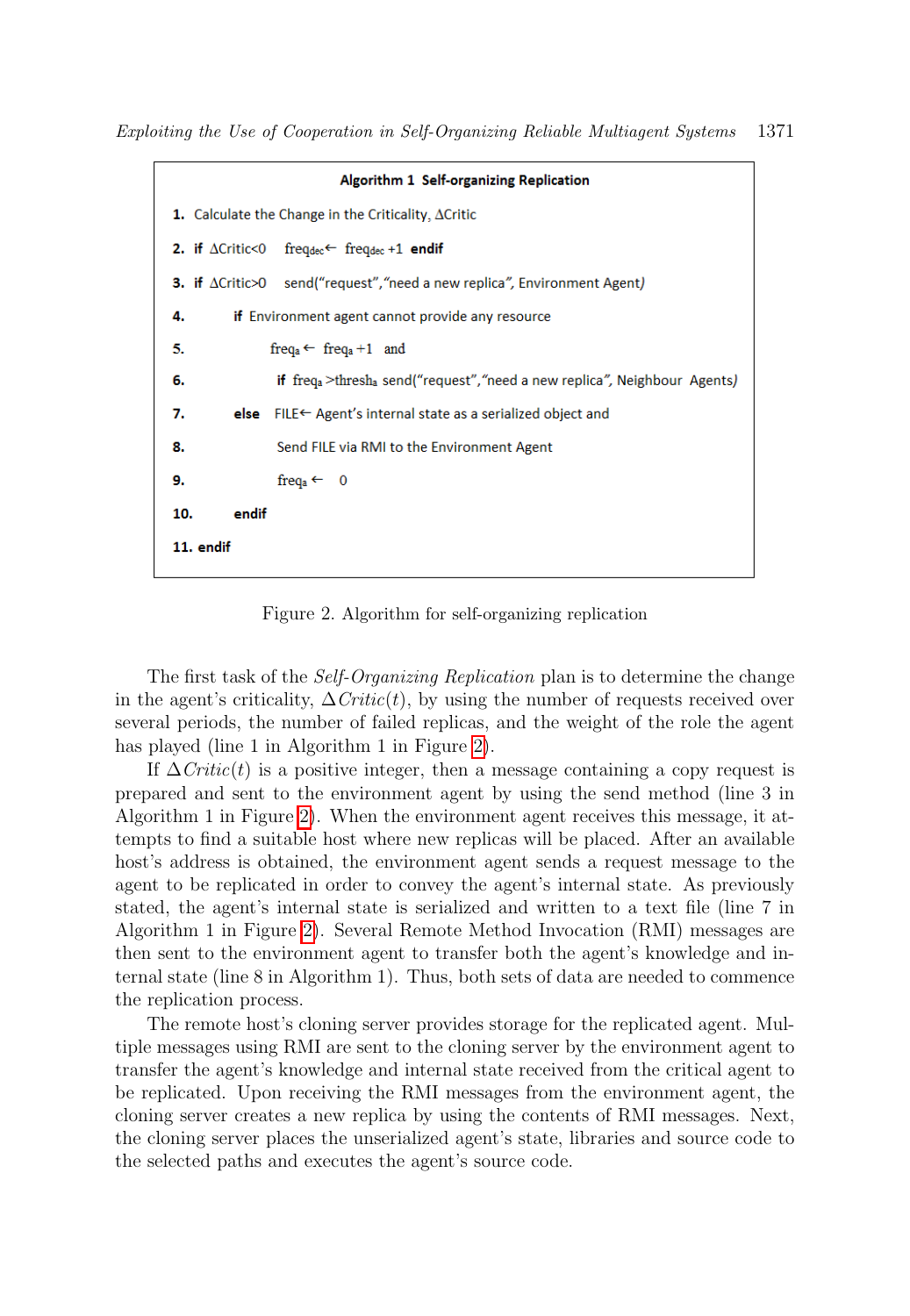When the new replica is launched, it has identical state as the leader and contains the last view of the group. It then multicasts a JOIN message informing the other replicas that it has joined the group; subsequently, the other replicas register the new replica to their membership lists.

When  $\Delta Critic(t)$  is a negative integer, it demonstrates the agent's criticality has decreased in the current period. If this occurs, the  $freq_{dec}$  variable is increased by 1 so that it is possible to determine the number of periods in which the agent has experienced low levels of criticality (line 2 in Algorithm 1).

## 4.3 Identification of Non-Cooperative Situations

The proposed self-organizing replication architecture, in which replica agents can either be inserted or removed, is subject to NCS. Each NCS is identified by analyzing problematic stages of reliable multiagent systems.

Two kinds of NCS are identified in this work, the first being Unable to create a new replica. It occurs when the environment does not provide a resource to an agent that needs to replicate a new replica. The second NCS is Bad Message Density.

## 4.3.1 NCS: Unable to Create Replica

If an environment agent does not provide a resource to an  $Agent_i$  that needs to replicate, it will send a message informing that there are no available resources. If an agent receives this message, it increases  $freq_a$ , which is termed a complain variable (see line 5 in Algorithm 1).

During the next period, the agent's criticality might increase. If so, it will then send the environment agent a new request for creating a new replica. The environment agent must find available resources for replication. If it fails, it informs the agent by sending a message containing No available resources. In this case, the Unable to create a replica NCS occurs and  $freq_a$  is increased by 1 (line 5 in Algorithm 1). Concurrently, the environment agent waits to receive a message containing Available resource:IP. When it receives the message, it is able to provide a resource to Agent<sub>i</sub> and initialize the Create a Replica plan [\[41\]](#page-22-5) in order to replicate a new replica of  $Agent_i$ .

#### 4.3.2 Bad Message Density

The number of requests received by an agent exceeds a threshold value.

#### 4.4 Cooperative Behaviours

In AMAS theory, an agent can exhibit two types of behaviour, nominal and cooperative. An agent's nominal behaviours in a reliable MAS are explained in Section [3.](#page-3-0)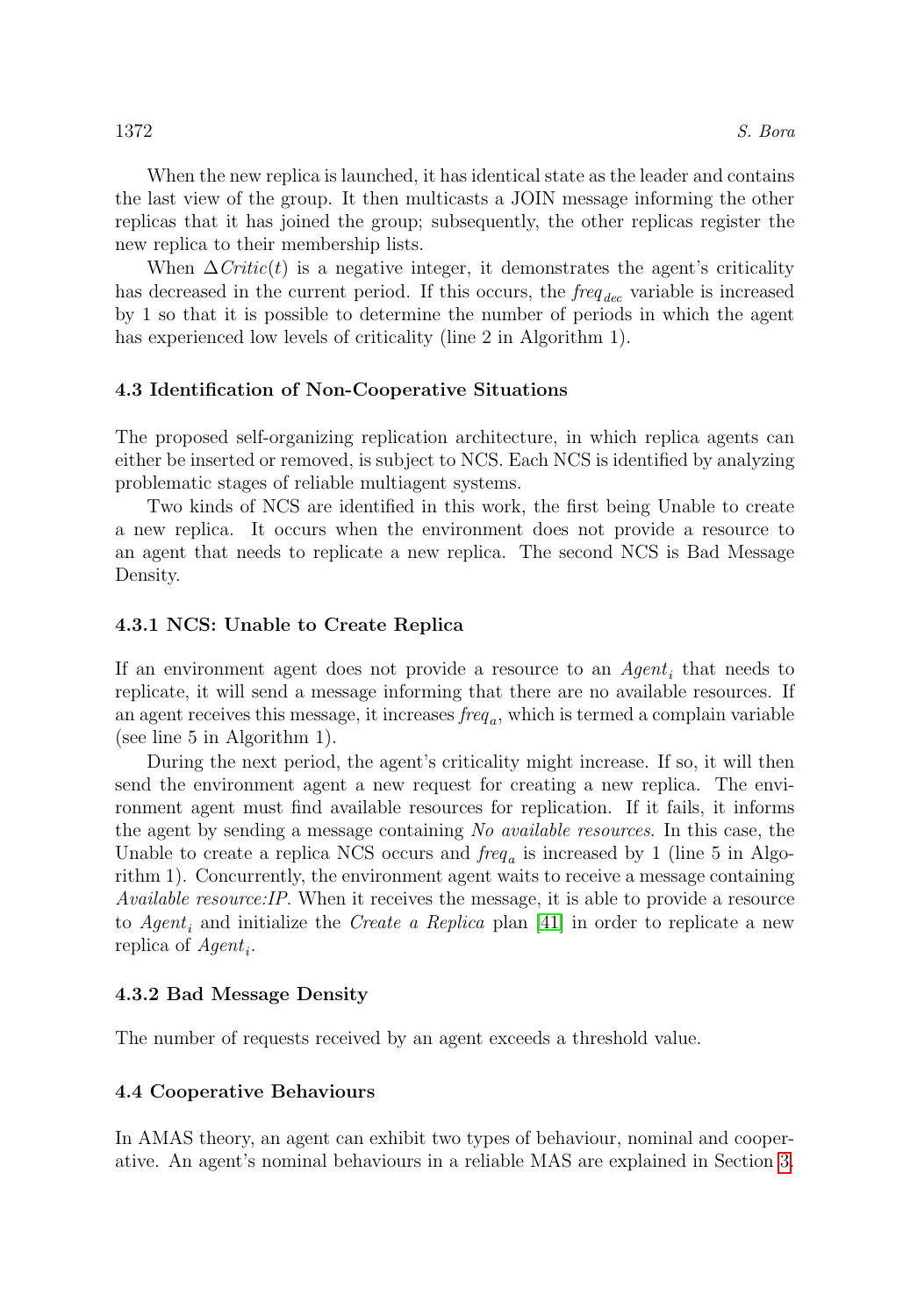As aforementioned, the cooperative behaviours are categorized into tuning, reorganization, and evolution.

One would presume an autonomous and cooperative agent is able to modify its replicas by adjusting its internal parameters by adopting a tuning behaviour. However, the tuning behaviour is not considered in this work since the consistency between replicas is one of the main issues in reliable systems. If the internal parameters of agent replicas are modified by triggering a tuning behaviour to overcome any NCSs, consistency between replicas cannot be continuously maintained. Since the tuning behaviour is not adopted in this approach, a cooperative agent adopts a reorganization behaviour in which it tries to change the way it interacts with others. The reorganization behaviours of reliable agents are implemented using the Reorganization plan.

The last category behaviour that may be adopted by a reliable agent is the evolution. In evolution behaviour, a replica can either be created or removed (e.g., if ineffective, it must leave the system). In these two last levels, the propagation of a problem to other agents is indeed possible if an agent is not able to execute its nominal behaviour.

The evolution behaviours of reliable agents are implemented using the *Evolution* plan (illustrated in Figure [3\)](#page-11-0), which corresponds to the creation and/or removal of reliable agent's replicas. There is an underlying assumption that no replica can be created or removed simultaneously.

NCS is suppressed by executing the aforementioned plans as described in the following subsections. By executing two plans, an agent's criticality value will decrease, as these NCS increase the agent's criticality. The evolution behaviour of reliable agents will be explained first.

#### 4.5 Suppression of "Unable to Create Replica" NCS

When an environment agent does not provide a resource to an  $Agent_i$  and the complain variable  $freq_a$  exceeds a predefined threshold  $thresh_a$  the  $Agent_i$  sends the feedback message Need a new replica to its neighbours. This message specifically requests an increase in the number of replicas (line 6 in Algorithm 1).

When an agent receives feedback from one or more neighbours (or from its environment), it may retro-propagate a feedback to its own neighbours. When the agent receives the Need a new replica message, the Evolution plan in Figure [3](#page-11-0) is initialized. If the agent is a neighbour, it then stores the number of the Need  $a$  new replica messages  $(no_{fa_i})$  in a data structure (line 1 in Algorithm 2 in Figure [3\)](#page-11-0). If  $no_{fa_i}$  exceeds a certain value thresh<sub>c</sub> (line 2 in Algorithm 2), it tries to cooperate with the  $Agent_i.$ 

If its criticality decreases over a certain number of periods (i.e.  $freq_{dec}$  is larger than thresh<sub>dec</sub>), it then kills one of its replicas (line 3 and 4 of the Evolution plan). After removing the replica, the other replicas in the group also delete this agent from their membership lists and it informs the environment agent (line 5 of Algorithm 2 in Figure [3\)](#page-11-0). Upon receiving a new replica creation request, the environ-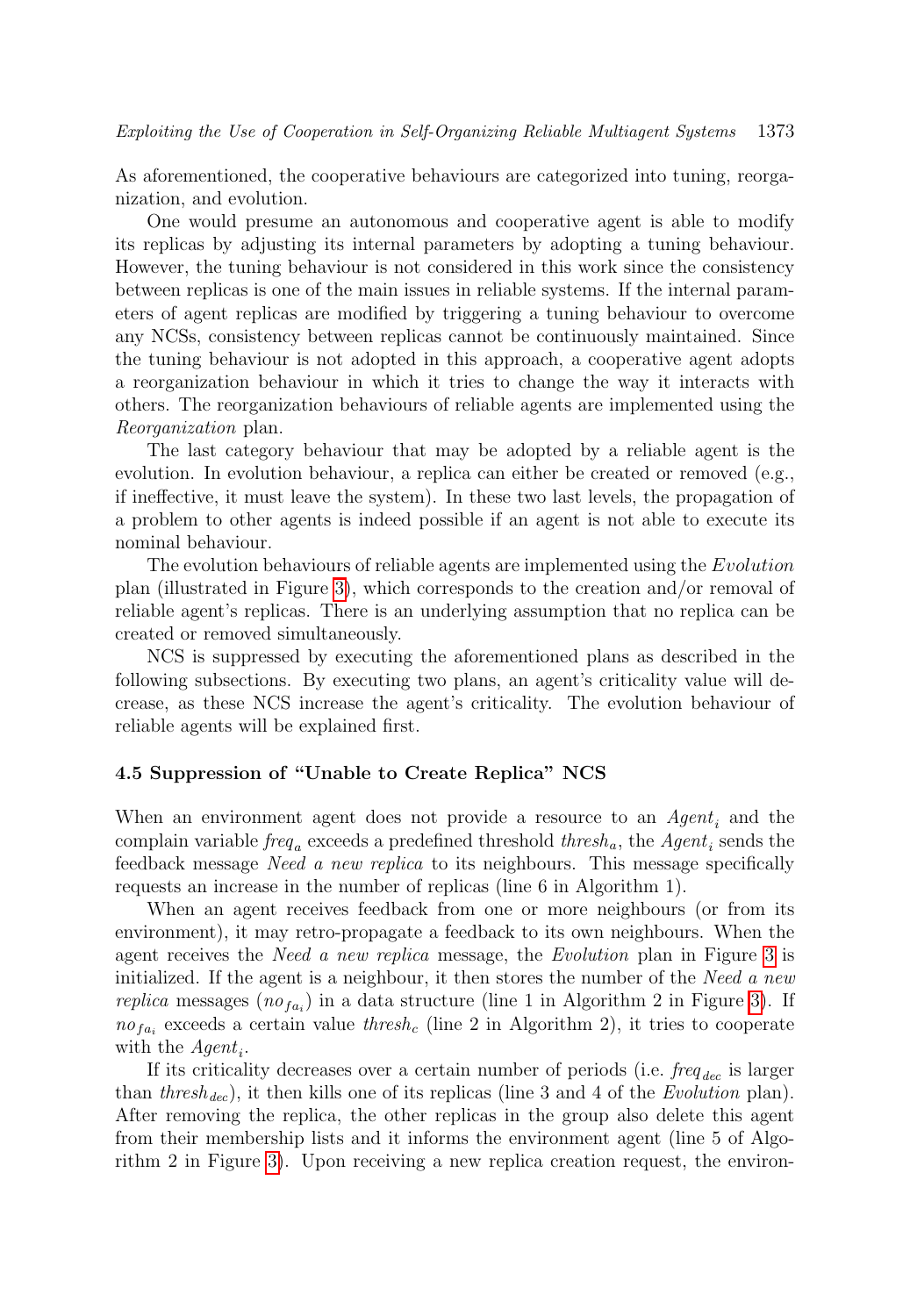|                                                                                       | <b>Algorithm 2 Evolution</b>                                                     |  |
|---------------------------------------------------------------------------------------|----------------------------------------------------------------------------------|--|
| 1. if receiving a message containing "need a new replica" notai $\leftarrow$ notai +1 |                                                                                  |  |
| 2.                                                                                    | <b>if</b> $no_{\text{fail}} >$ thresh.                                           |  |
| з.                                                                                    | if frequence thresholed and the number of replicas $>1$                          |  |
| 4.                                                                                    | delete one of the replicas and                                                   |  |
| 5.                                                                                    | send ("inform", "available resource: IP", Environment Agent)                     |  |
| 6.                                                                                    | <b>else</b> send("request", "need a new replica", Neighbour Agents) <b>endif</b> |  |
| 7.                                                                                    | endif                                                                            |  |
| 8. endif                                                                              |                                                                                  |  |

<span id="page-11-0"></span>Figure 3. Algorithm for the evolution behaviour

ment agent will then create a new replica in the host that has been released by the neighbour's replica. In this case, the number of replicas of  $Agent_i$  increases by 1, thus the  $Agent_i$  stops complaining and sets the value  $freq_a$  to zero (line 9 of Algorithm 1 in Figure [2\)](#page-8-0). If there is no decrease in the neighbour's criticality value of  $Agent_i$  (i.e., it is still complaining) during a certain number of periods, it then forwards the *Need a new replica* message to its neighbours (line 6 in Algorithm 2).

## 4.6 Suppression of "Bad Message Density" NCS

When the number of requests received by  $Agent_i$  exceeds a threshold value thresh<sub>m</sub>, the  $Agent_i$  sends the querying agent a message informing that the message density is inadequate.

When the number of messages received by the querying agent is high, the primary action of the *Reorganization* plan is activated by identifying the provision as the sender agent (i.e.  $Agent_i$ ). Whenever  $Agent_n$  has received this message, the value of  $no<sub>fm</sub>$  is increased by 1 (line 2 in Algorithm 3 in Figure [4\)](#page-12-1). If the value of  $no_{fm}$  exceeds a threshold  $thresh_{fm}$ ,  $Agent_n$  searches for a new agent in order to send its queries. Therefore, it asks the Directory Facilitator (DF) to send  $Agent_i$ so that it can provide the same service as  $Agent_i$  for its queries (line 3 in Algo-rithm 3 in Figure [4\)](#page-12-1). In order to prevent interaction with  $Agent_i$ ,  $Agent_i$  is removed from the knowledge base when DF sends the identifier of  $Agent_j$  (line 4 and 5 in Algorithm 3).

Next, when a new agent's identifier has been received from the Directory Facilitator (DF), the new agent's identifier is included to the knowledge base of  $Agent_n$ in order to contact with  $Agent_j$ . Afterwards, it will be possible for it to send its queries to that agent (line 6 in Algorithm 3 in Figure [4\)](#page-12-1). In this case, both the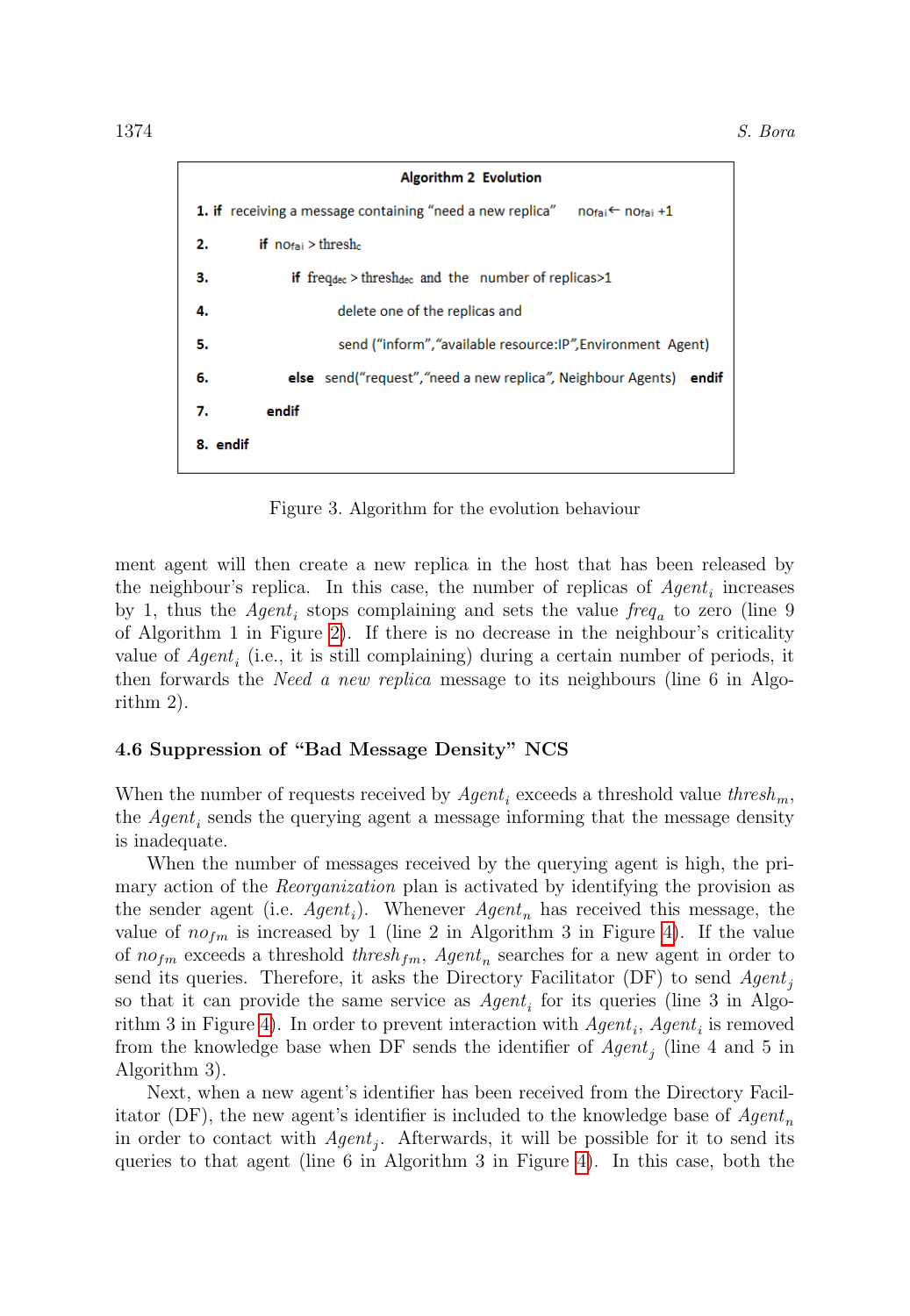Exploiting the Use of Cooperation in Self-Organizing Reliable Multiagent Systems 1375 agent's activity and criticality value decrease.

|    | Algorithm 3 Reorganization                                                                             |
|----|--------------------------------------------------------------------------------------------------------|
|    | <b>1.</b> if receiving a message containing "the number of messages is high"                           |
| 2. | $norm \leftarrow norm + 1$                                                                             |
| з. | if no <sub>fm</sub> >thresh <sub>fm</sub> send ("request","an Available Agent", Directory Facilitator) |
| 4. | if Directory Facilitator sends the Agent Identifier of an Available Agent                              |
| 5. | Remove the <b>Sender Agent</b> that complains and                                                      |
| 6. | send requests to the Available Agent                                                                   |
| 7. | endif                                                                                                  |
| 8. | endif                                                                                                  |
|    | 9. endif                                                                                               |

<span id="page-12-1"></span>Figure 4. Algorithm for the reorganization behavior

#### <span id="page-12-0"></span>5 EXPERIMENTS

In order to evaluate the self-organizing replication based on AMAS theory, a library system was designed that included two specific agents – library assistant agents and user agents. The latter were designed to query library assistant agents. Each library assistant agent manages a different library and stores the library knowledge (i.e. bibliographical information) using the library ontology. Instances of this ontology hold the properties of all periodicals and books; for example, the title, the author(s), the ISBN number, and keywords related to documents.

In the case study, each user agent interacted with a user when it received a book and/or periodical request and then forwarded the request directly to all of the library assistant agents. Next, the library assistant agent executed a single plan to match the request to the document's ontology instance(s) and responded with the sources of the bibliographical information contained in a message. When the user agent received the response from the library assistant agents, it then selected a library where the source was located and provided the result to the user. In this case study, the user agents were dependent upon the library assistant agents since the library assistant agent was a critical and reliable agent for the library system's operation.

The library system was implemented by using Semantic Web Enabled Multiagent System Development Framework (SEAGENT) [\[42\]](#page-22-6) and Java Version 1.5.0. The tests were run on a computer with Intel Core i7 CPU and 64 GB of RAM.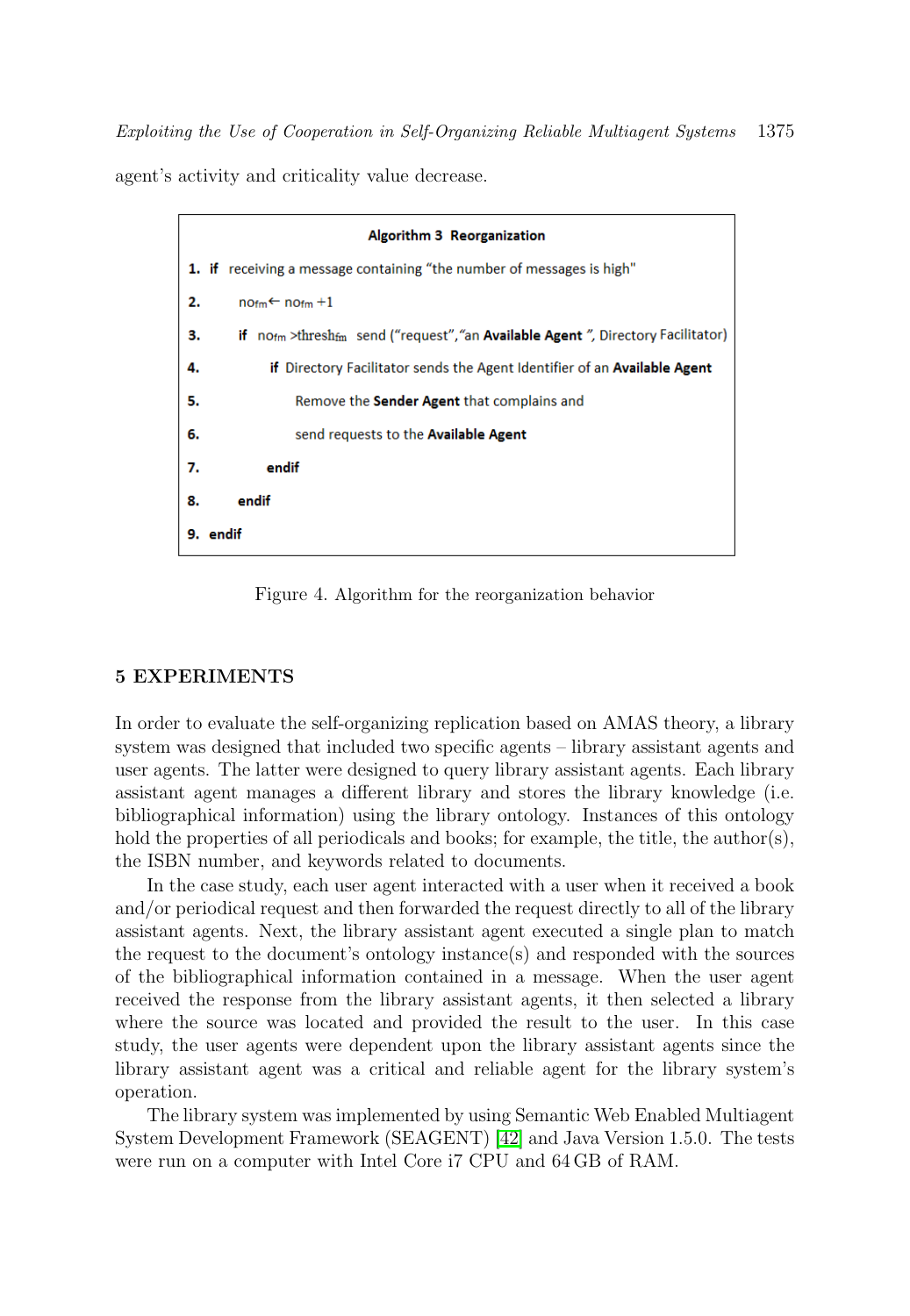#### 5.1 Costs of Reliability

In a reliable multiagent system, there must be multiple replicas of an agent. According to the preferred replication approach, those replicas may run concurrently, possibly in different environments. The cost of reliability of a multiagent system using a replication approach is the sum of the cost of replica creation/deletion, replica usage, and overheads incurred by the coordination of its replicas. Moreover, a constant number of resources in a system are reserved to provide redundancy for the performance of a certain task. However, usage of a constant number of resources in a system can be expensive. Varying the replication degree in a multiagent system can decrease the cost caused by replication of critical agents of the system. Adaptive replication techniques enable a multiagent system to change its replication degree in accordance with its environment.

In order to evaluate the costs of applying a self-organizing replication, a test environment was implemented, which included library assistant agent leaders ranging from 10 to 60, plus their replicas, and a user agent. In the first case, the library assistant agent leaders applied a static replication technique in the system. Next, the programmer manually deployed replicas of the leader agents in the system. When the static replication technique was applied, the number of replicas increased, doubling the number of the leaders.

In the second case, the library assistant agent leaders applied the self-organizing replication in the system. The programmer deployed the library assistant agent leaders in the system whereby they were automatically and dynamically replicated in accordance with their criticalities at runtime. The highest number of possible replicas in the system was set to two times that of the deployed leaders. The time of the test's sampling period was set to 400. In this test, the threshold value thresh<sub>a</sub> was set to 2, the threshold value thresh, was set to 1, and the threshold value  $thresh_{dec}$  was set to 2.

In the third case, in order to compare the systems' costs, whether in static or self-organizing replication techniques, the systems' response times were compared to the control (i.e. response time of a system without using a replication approach). The user agents sent their requests to the library assistant agents without applying any replication technique. In this test, it was observed if the effects of self organizing replication influenced the overall performance of the system.

In the first and second case, semi-active replication was employed in the library systems. In order to measure the cost of the self-organizing replication approach, the user agent sent queries to the leaders. The number of requests sent to the leaders changed the agent's criticality accordingly. However, in all cases, the total number of requests sent to the organization were equal in every step of the tests. Response times, for queries were measured in all cases. The response time is the time it takes a querying agent to receive the reply after sending its request to a leader agent.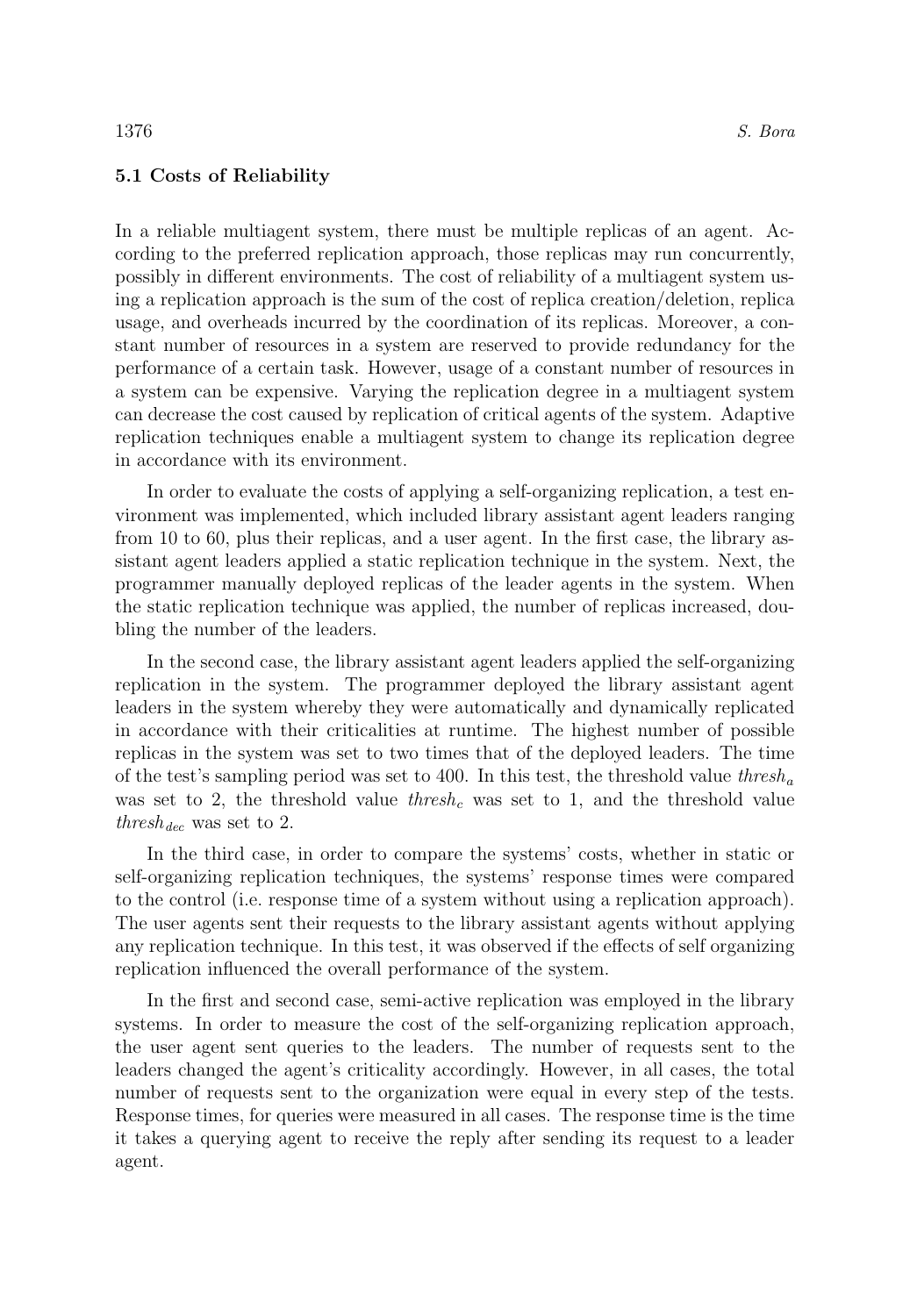## 5.1.1 Test Results

The results of tests are illustrated as graphs in Figure [5.](#page-14-0) When the test environment included library assistant agent leaders ranging from 10 to 30, the systems' response times were very close to each other since the number of agents was not large in the systems and the computer performed all operation very fast. As illustrated by the graphs, the slopes of the average response times of the systems applying the static, self-organizing replication techniques, and no replication increased with the number agents, as seen from Figure [5.](#page-14-0)



<span id="page-14-0"></span>Figure 5. The effect of the self-organizing replication approach

The increase in response times was anticipated due to the fact that the leader of the group multicasts all incoming requests to the replicas; thus, the number of requests sent to the system increased. All replicas processed these requests. Finally, the number of messages exchanged also increased with the number of agents due to leader's multicasting of requests and heartbeat messages. Moreover, in SEAGENT, the communication module uses the RMI based communication infrastructure and all functionalities of internal architecture are based on threads. Therefore, when all agents were created in a single machine, then agents' threads were initialized and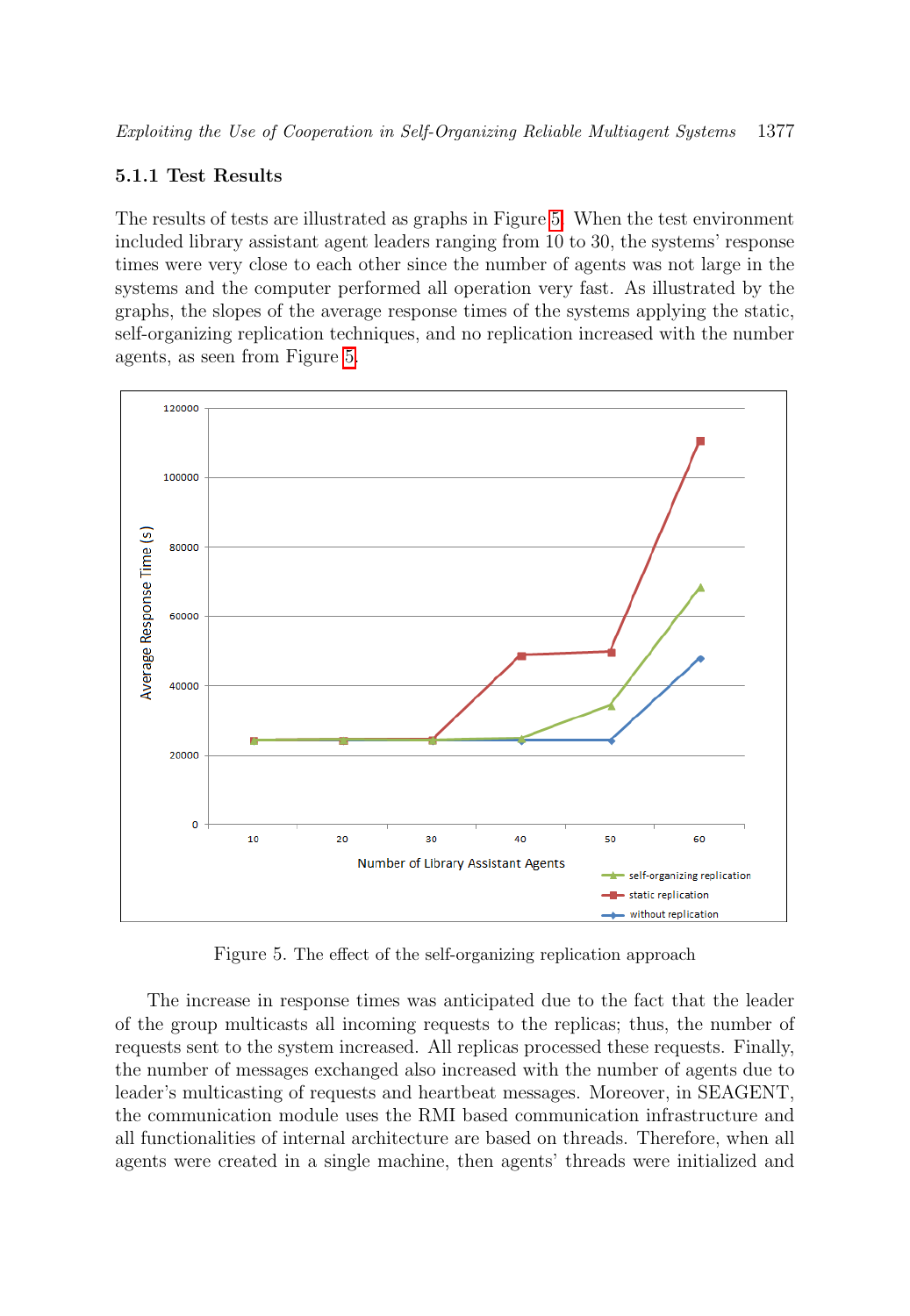the amount of time contributed by computation was slightly increased because of a computational load of the computer.

## 5.1.2 Discussion

According to the results, the self organizing replication approach is very promising and outperforms the static replication. As indicated in Figure [5,](#page-14-0) the system's response time, when the static replication is applied, is longer than the system's response time when the self-organizing replication is applied. Further, the system's response times, when the self-organizing replication is applied, are very close to the system's response time when no replication is applied. This result was expected, since the number of replicas in the system effects the system's response times, as mentioned in the previous sections.

When the self organizing replication technique is applied to the system, the number of replicas in each group may change with respect to the criticalities of the leader agents. The highest number of replicas in the system applying self organizing replication can equal the total number of replicas in the system applying static replication, for the same number of leaders. Sometimes, the agents may not receive any requests for a period of time or the number of requests they have received decreases. Thus, the degree of agents' activities will decrease as will the agents' criticalities during these periods. If a decrease in criticality is present for a certain period of time, the leader agent decreases the number of its replicas by removing useless replicas. In this case, the system's response time decreases as the number of replicas in the system decreases. If its criticality increases, it increases the number of its replicas in order to decrease its criticality. As the number of replicas in the system increases, the response time of the system also increases because the leader agent multicasts the received requests to its replicas and the replicas process the requests simultaneously.

However, when applying static replication, the programmer himself/herself decides on the number of replicas before executing the application. During execution, the number of replicas are fixed to a certain value in the organization  $(2 \times$  number of leaders). In the system applying self organizing replication, the highest number of possible replicas can total the number of replicas in the system applying static replication. Although, the number of requests sent to the systems might be equal, the number of total replicas can change in accordance to the criticalities of the agents in self organizing replication. Therefore, the system's average response time when static replication is applied is longer than the system's average response time when self organizing replication is applied.

The most important advantage of the self organizing replication is the lack of centralized control. Indeed, the presence of a centralized control actually increases the system's response times since the centralized control mechanism needs to have global information of the system. Having the system's global information increases the number of messages sent and received; therefore, the response time also increases in the system applying a centralized self-adaptive reliable approach compared to the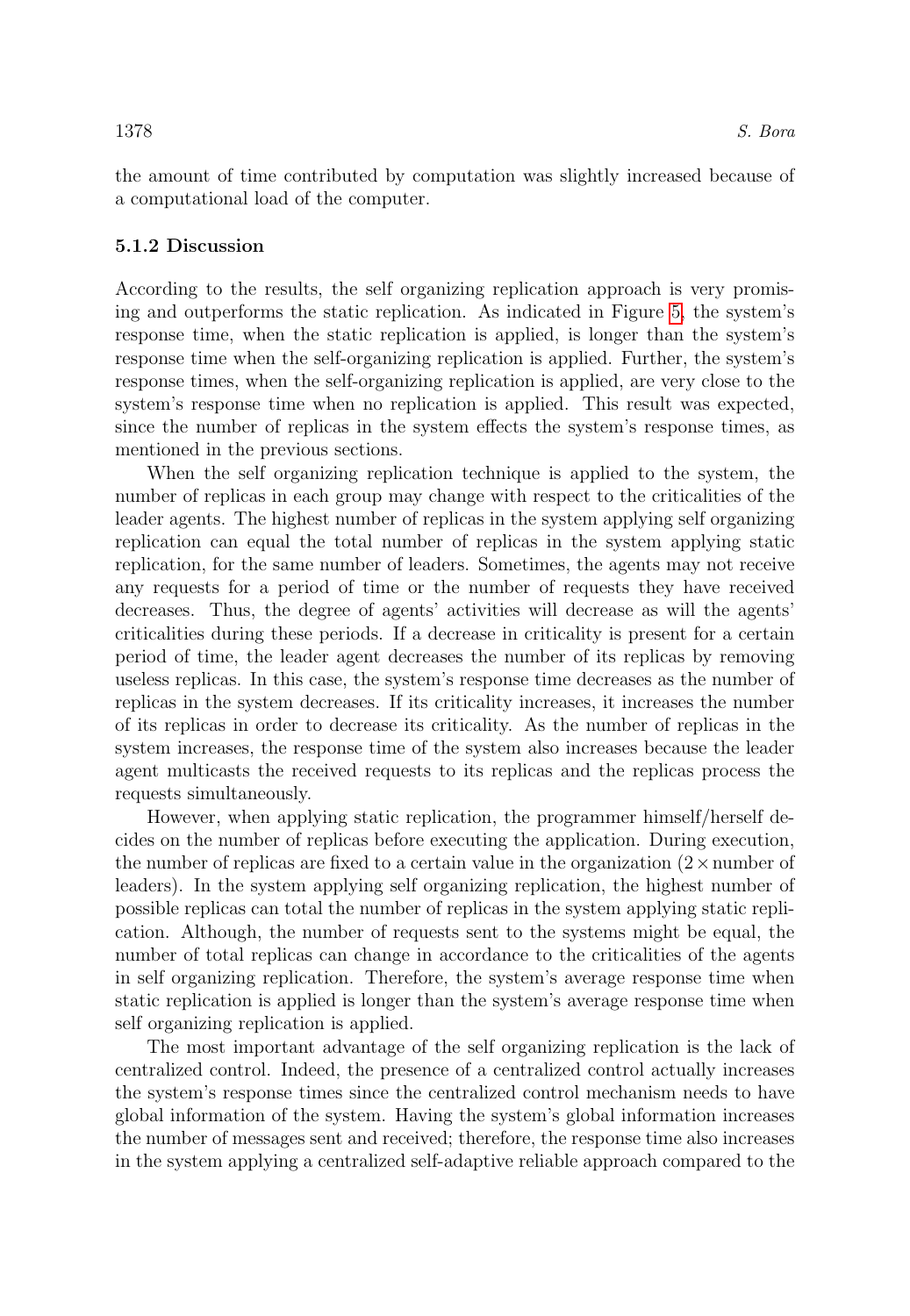system applying a static approach as explained in [\[35\]](#page-21-10). The agents in the system applying the self-organizing replication use the local information and behave in a cooperative manner in their system. Thus, the reliable self-organizing system takes advantage of applying the AMAS theory.

High reliability and availability are of the utmost importance to air traffic control (ATC) systems. The Advanced Automation System (AAS) [\[38\]](#page-22-2) was a distributed real-time system that integrated all the services of the US air traffic control network. Critical services were replicated using either the active or passive approach, according to the application semantics and the hardware configuration. ATC systems are complex in the sense of complex systems. The control and knowledge are distributed in these systems and the flight data will be more complicated than the processed data at present to be processed by these systems. Therefore, adoption of new technologies and procedures must be taken into consideration when ATC systems are built. The self-organizing approach presented in this paper can be used in such systems in order to alleviate the effects of software failures and provide a great support to achieve high reliability and availability in ATC systems.

#### 5.2 Evaluation of Suppression of "Bad Message Density" NCS

In order to observe whether a *Bad Message Density* NCS was suppressed or not, a user agent sent 80 queries to one of the library assistant agents with low processing capacity in each sampling period. Since the threshold  $thresh_m$  was set to 25, the library assistant agent sent The number of messages high message to the user agent. The user agent receiving this message increased  $n \circ t_m$  by 1. When the user agent detected that  $no_{fm}$  was larger than  $thresh_{fm}$  (it was set to 1), it asked the DF agent to obtain a new library assistant agent's identifier that it could get the same service. The DF agent sent another library assistant agent's identifier to the user agent. The user agent removed the old library assistant agent's identifier from its knowledge base and added the new library assistant agent's identifier. As a result, the user sent its queries to the new agent. After receiving The number of messages high message, all operations were executed in a time frame ranging from 1 921–2 682 ms.

#### 5.3 Evaluation of Robustness of the Self-Organizing Approach

A test bed consisting of five library assistant agent leaders and five user agents, and a failure simulator were designed and implemented in order to evaluate the robustness of the self-organizing replication approach. The failures ranging from 85 to 111 were injected into the system by a failure simulator which simply sent "kill" messages to the agents within a certain time frame. The agents receiving the "kill" messages stopped executing their threads. The majority of the kill messages were sent to the library assistant agents since they were the critical agents for the system's operation. A smaller number of kill messages were sent to the user agents. In this test, the number of available resources was set to 100; therefore, the maximum number of replicas in the whole multiagent system could be 100.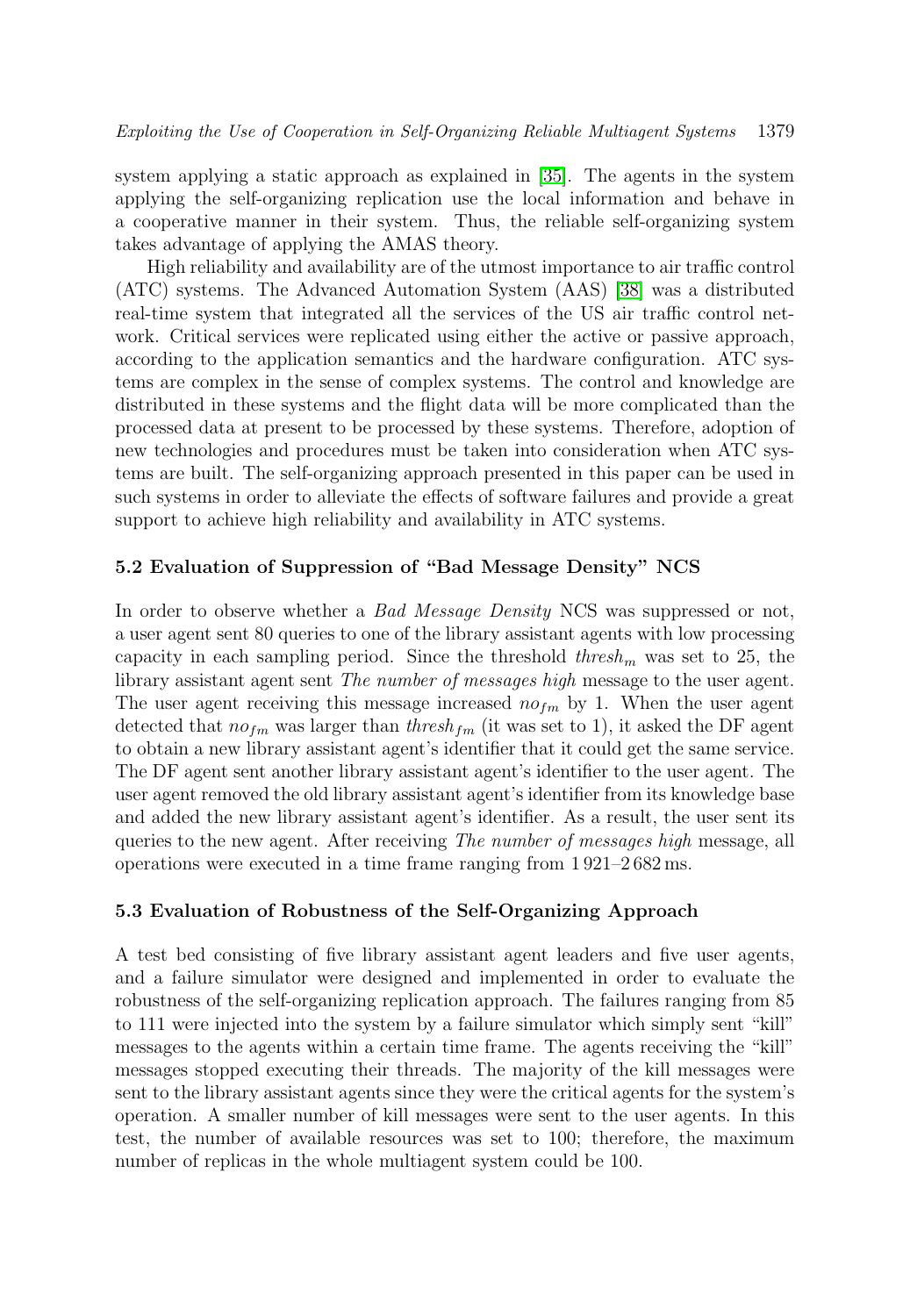As shown in Figure [6,](#page-17-0) the number of failures injected to the multiagent system gradually increased, and the rate of success was observed and recorded. The rate of success is defined as the percentage of the replica groups that could accomplish their tasks in MAS within a certain time frame. The data in Figure [6](#page-17-0) revealed the rate of success declined while the number of failures in multiagent system rose. This association was expected due to the fact that only 100 replicas existed in the multiagent system in order to tolerate failures.



<span id="page-17-0"></span>Figure 6. Robustness of the self-organizing replication approach

In the static replication approach, the replication degrees of the groups were fixed to certain numbers; therefore, the number of failures and agents' activities never changed the numbers of replicas in the groups. Since the majority of the failures influenced the library assistant agents, most of the library assistant agent groups failed to complete their tasks during these experiments; however, there existed the user agent groups in the multiagent system at the end of the experiments.

When the system employing self-organizing replication started, the replication manager determined the numbers of replicas of each library assistant agent leader and each user agent leader with respect to their criticalities. As the number of kill messages received by the replica groups linearly increased, each leader took into consideration the number of failures in order to calculate the change in the agent's criticality and it required a resource to create a new replica if the agent's criticality increased. Therefore, when the number of failures increased in the system, the self-organizing approach showed a stronger performance as compared to the static replication approach. From these experiments, it was observed that a replication approach required f+1 replica library assistant agents in order to survive up to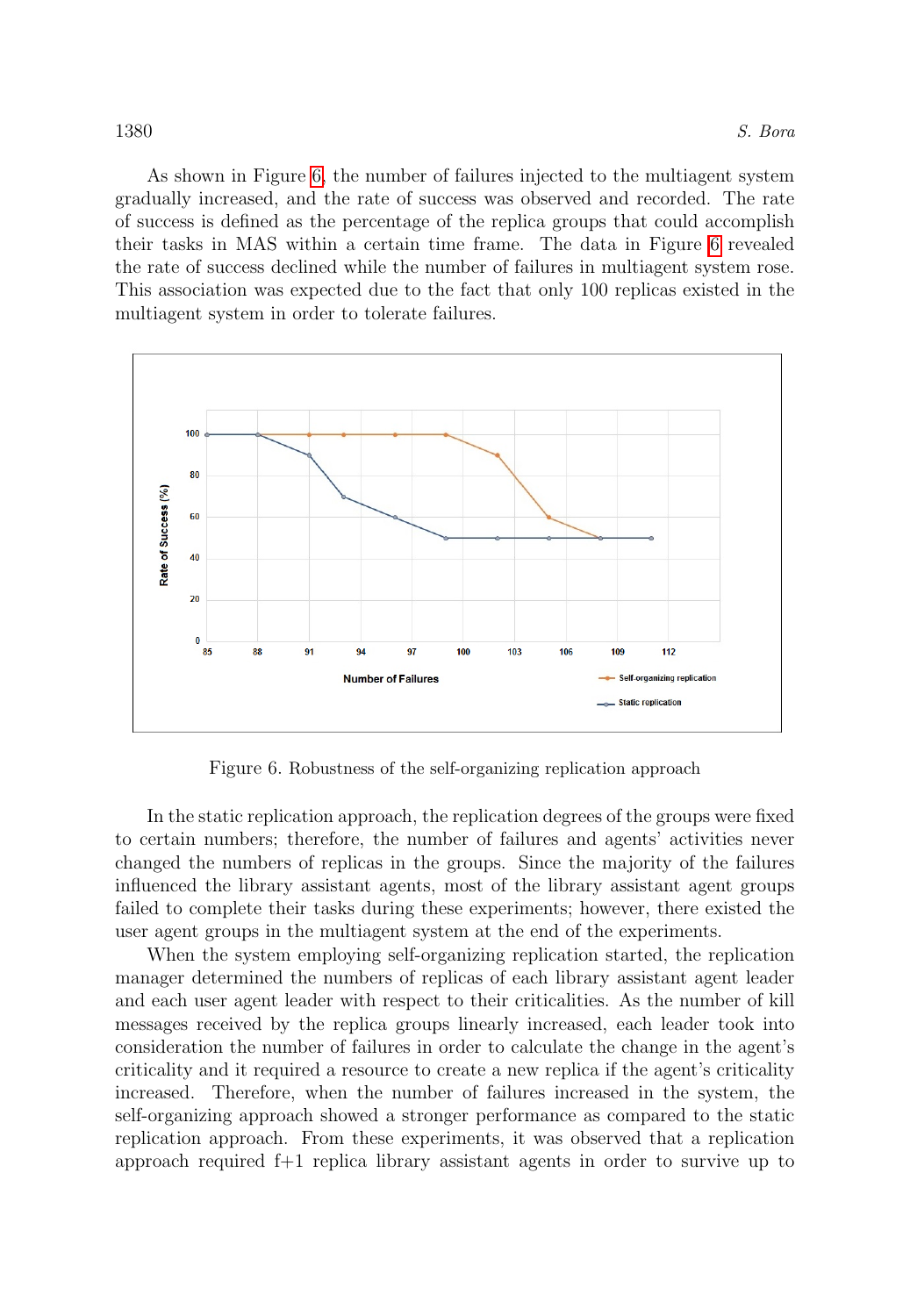f library assistant agent crashes in the replica group. Moreover, the number of replicas in a multi-agent system should be at least equal to the number of library assistant agent leaders which were critical for the system's operation.

## <span id="page-18-0"></span>6 CONCLUSION

In this paper, a self-organizing approach based on AMAS theory was proposed for improving reliability in MAS. Based on observations, when the self organizing replication based on the AMAS theory was applied to the groups, the cost of reliability decreased. Therefore, this new approach to adaptive replication highly outperformed static replication.

In conclusion, the results indicated that the efficient replication was sustainable using this approach. Reliable systems can benefit from the self-organizing replication that utilizes resources more efficiently, and can also achieve greater flexibility. Some other future research opportunities can also be pursued to evaluate the performance of the various algorithms based on self-organization mechanisms inspired by nature. In the future, adaptive immune system concepts can be utilized to design and implement self-organizing reliable multiagent systems. Moreover, stigmergy and genetic algorithms can be used as the mechanisms to enhance reliability in multiagent systems. Especially, adaptive stigmergic mechanisms are good candidates for providing self-organization to reliable multiagent systems. Future work concerns a deeper analysis of those mechanisms, costruction of the reliable systems in different agent platforms, or implementation of a system that improves reliability in the cloud.

#### REFERENCES

- <span id="page-18-1"></span>[1] Brueckner, S. A.—Van Dyke Parunak, H.: Self-Organising MANET Management. In: Di Marzo Serugendo, G., Karageorgos, A., Rana, O. F., Zambonelli, F. (Eds.): Engineering Self-Organising Systems (ESOA 2003). Springer, Berlin, Heidelberg, Lecture Notes in Artificial Intelligence, Vol. 2977, 2004, pp. 20–35, doi: [10.1007/978-3-540-24701-2](https://doi.org/10.1007/978-3-540-24701-2_2) 2.
- <span id="page-18-2"></span>[2] Montresor, A.—Meling, H.—Babaoglu, O.: Messor: Load-Balancing Through a Swarm of Autonomous Agents. In: Moro, G., Koubarakis, M. (Eds.): Agents and Peer-to-Peer Computing (AP2PC 2002). Springer, Berlin, Heidelberg, Lecture Notes in Computer Science, Vol. 2530, 2003, pp. 125–137, doi: [10.1007/3-](https://doi.org/10.1007/3-540-45074-2_12) [540-45074-2](https://doi.org/10.1007/3-540-45074-2_12) 12.
- <span id="page-18-3"></span>[3] Ko, S. Y.—GUPTA, I.—Jo, Y.: Novel Mathematics-Inspired Algorithms for Self-Adaptive Peer-to-Peer Computing. Proceedings of the First International Conference on Self-Adaptive and Self-Organising Systems (SASO 2007), 2007, pp. 3–12, doi: [10.1109/SASO.2007.40.](https://doi.org/10.1109/SASO.2007.40)
- <span id="page-18-4"></span>[4] Li, Y.—Chen, F.-H.—Sun, X.—Zhou, M.-H.—Jiao, W.-P.—Cao, D.-G.— Mei, H.: Self-Adaptive Resource Management for Large-Scale Shared Clusters. Jour-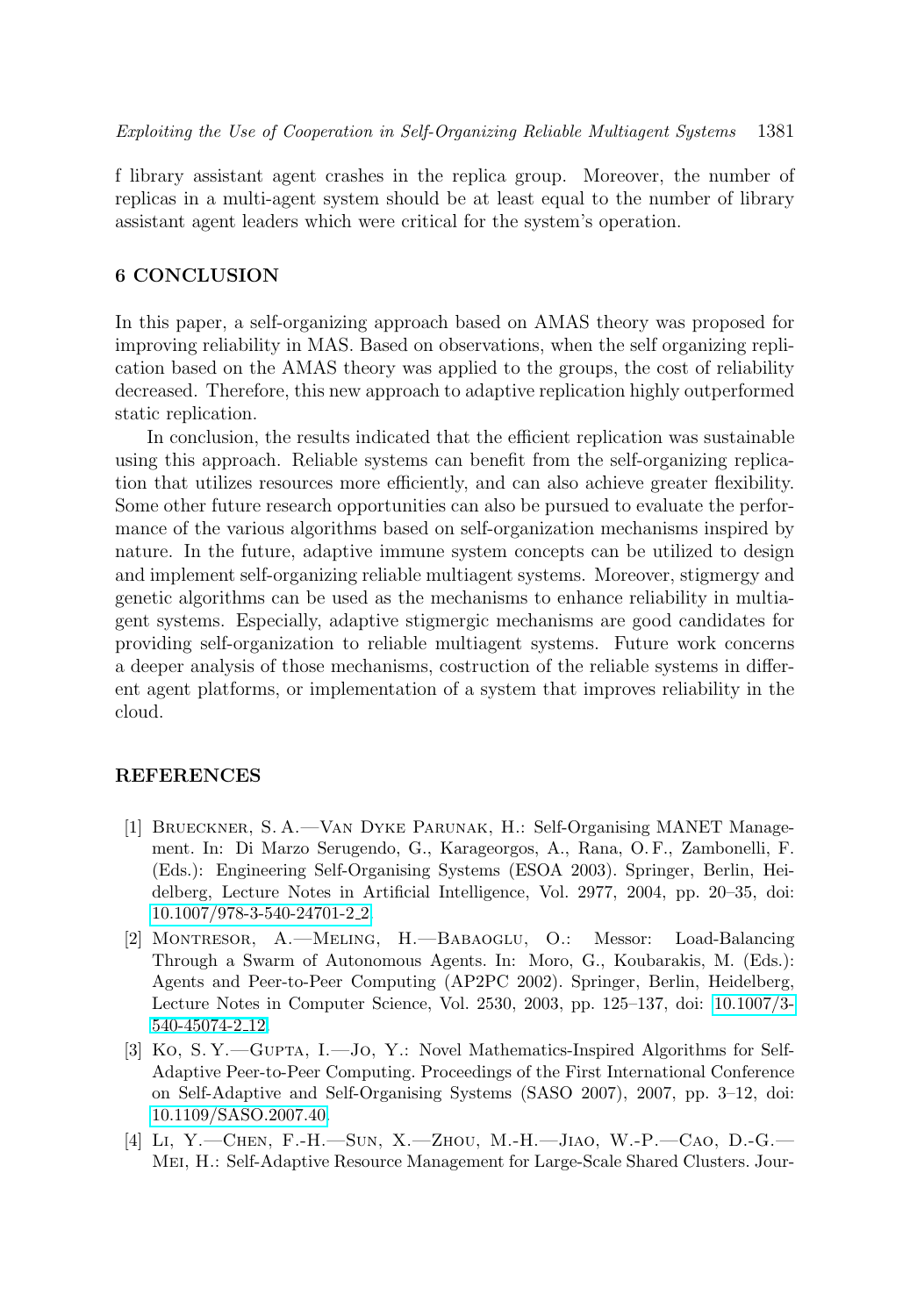nal of Computer Science and Technology, Vol. 25, 2010, No. 5, pp. 945–957, doi: [10.1007/s11390-010-9379-0.](https://doi.org/10.1007/s11390-010-9379-0)

- <span id="page-19-0"></span>[5] Wrzesinska, G.—Maassen, J.—Bal, H. E.: Self-Adaptive Applications on the Grid. Proceedings of the 12th ACM SIGPLAN Symposium on Principles and Practice of Parallel Programming (PPoPP '07), 2007, pp. 121–129, doi: [10.1145/1229428.1229449.](https://doi.org/10.1145/1229428.1229449)
- <span id="page-19-1"></span>[6] Foukia, N.: IDReAM Intrusion Detection and Response Executed with Agent Mobility. Proceedings of the Fourth International Joint Conference on Autonomous Agents and Multi-Agent Systems (AAMAS '05), Utrecht, The Netherlands, IEEE Press, New York, 2005, pp. 264–270, doi: [10.1145/1082473.1082513.](https://doi.org/10.1145/1082473.1082513)
- <span id="page-19-2"></span>[7] Forrest, S.—Hofmeyr, S. A.—Somayaji, A.—Longstaff, T. A.: A Sense of Self for Unix Processes. Proceedings of the 1996 IEEE Symposium on Research in Security and Privacy, IEEE, 1996, pp. 120–128, doi: [10.1109/SECPRI.1996.502675.](https://doi.org/10.1109/SECPRI.1996.502675)
- <span id="page-19-3"></span>[8] Holland, O.—Melhuish, C.: Stigmergy, Self-Organization, and Sorting in Collective Robotics. Artificial Life, Vol. 5, 1999, No. 2, pp. 173–202, doi: [10.1162/106454699568737.](https://doi.org/10.1162/106454699568737)
- <span id="page-19-4"></span>[9] Buyurgan, N.—Meyyappan, L.—Saygin, C.—Dagli, C. H.: Real-Time Routing Selection for Automated Guided Vehicles in a Flexible Manufacturing System. International Journal of Manufacturing Technology Management, Vol. 18, 2007, No. 2, pp. 169–181, doi: [10.1108/17410380710722881.](https://doi.org/10.1108/17410380710722881)
- <span id="page-19-5"></span>[10] CLAIR, G.—KADDOUM, E.—GLEIZES, M.-P.—PICARD, G.: Self-Regulation in Self-Organising Multiagent Systems for Adaptive and Intelligent Manufacturing Control. Proceedings of the 2008 Second IEEE International Conference on Self-Adaptive and Self-Organizing Systems (SASO '08), IEEE, 2008, pp. 107–116, doi: [10.1109/SASO.2008.19.](https://doi.org/10.1109/SASO.2008.19)
- <span id="page-19-6"></span>[11] Valckenaers, P.—Van Brussel, H.—Kollingbaum, M.—Bochmann, O.: Multi-Agent Coordination and Control Using Stigmergy Applied in Manufacturing Control. In: Luck, M., Mařík, V., Štěpánková, O., Trappl, R. (Eds.): Multi-Agent Systems and Applications (ACAI 2001). Springer, Berlin, Heidelberg, Lecture Notes in Computer Science, Vol. 2086, 2001, pp. 317–334, doi: [10.1007/3-540-47745-4](https://doi.org/10.1007/3-540-47745-4_15) 15.
- <span id="page-19-7"></span>[12] Van Brussel, H.—Wyns, J.—Valckenaers, P.—Bongaerts, L.—Peeters, P.: Reference Architecture for Holonic Manufacturing Systems: PROSA. Computers in Industry, Vol. 37, 1998, No. 3, pp. 255–274, doi: [10.1016/S0166-](https://doi.org/10.1016/S0166-3615(98)00102-X) [3615\(98\)00102-X.](https://doi.org/10.1016/S0166-3615(98)00102-X)
- <span id="page-19-8"></span>[13] Capera, D.—George, J.-P.—Gleizes, M.-P.—Glize, P.: The AMAS Theory for Complex Problem Solving Based on Self-Organizing Cooperative Agents. Proceedings of the Twelfth IEEE International Workshops on Enabling Technologies Infrastructure for Collaborative Enterprises (WET ICE 2003), IEEE, 2003, pp. 383–388, doi: [10.1109/ENABL.2003.1231441.](https://doi.org/10.1109/ENABL.2003.1231441)
- <span id="page-19-9"></span>[14] Ottens, K.—Gleizes, M.-P.—Glize, P.: A Multi-Agent System for Building Dynamic Ontologies. Proceedings of the 6<sup>th</sup> International Joint Conference on Autonomous Agents and Multiagent Systems (AAMAS '07), ACM, 2007, Art. No. 227, doi: [10.1145/1329125.1329399.](https://doi.org/10.1145/1329125.1329399)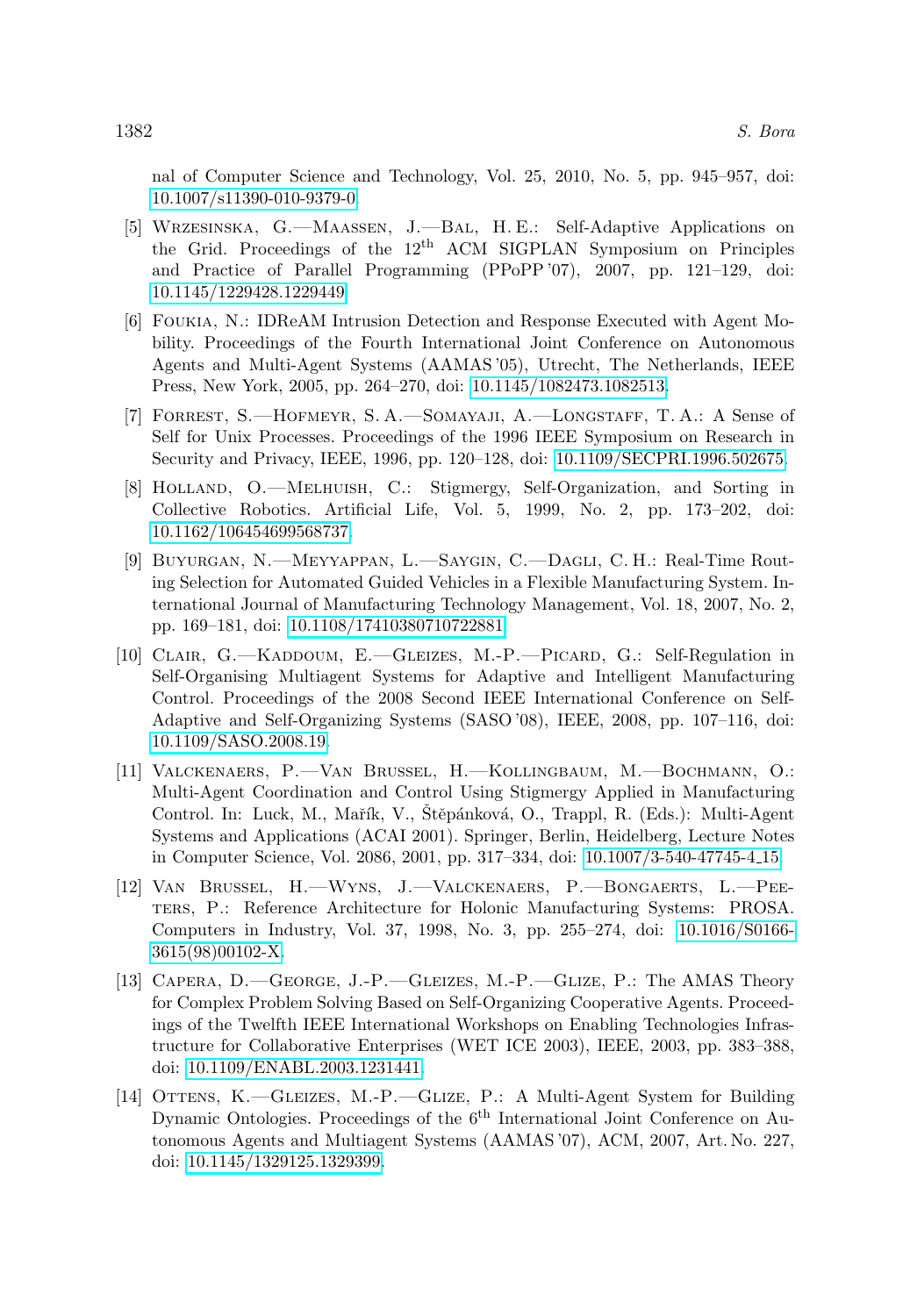- <span id="page-20-0"></span>[15] Combettes, S.—Sontheimer, T.—Rougemaille, S.—Glize, P.: Weight Optimization of Aircraft Harnesses. In: Demazeau, Y., Müller, J., Rodríguez, J., Pérez, J. (Eds.): Advances on Practical Applications of Agents and Multi-Agent Systems. Springer, Berlin, Heidelberg, Advances in Intelligent and Soft Computing, Vol. 155, 2012, pp. 229–232, doi: [10.1007/978-3-642-28786-2](https://doi.org/10.1007/978-3-642-28786-2_26) 26.
- <span id="page-20-1"></span>[16] Bernon, C.—Capera, D.—Mano, J.-P.: Engineering Self-Modeling Systems Application to Biology. In: Artikis, A., Picard, G., Vercouter, L. (Eds.): Engineering Societies in the Agents World IX (ESAW 2008). Springer, Berlin, Heidelberg, Lecture Notes in Computer Science, Vol. 5485, 2009, pp. 248–263, doi: [10.1007/978-3-642-](https://doi.org/10.1007/978-3-642-02562-4_14) [02562-4](https://doi.org/10.1007/978-3-642-02562-4_14) 14.
- <span id="page-20-2"></span>[17] Lacouture, J.—Rodriguez, I.—Arcangeli, J.-P.—Chassot, C.—Desprats, T.—Drira, K.—Garijo, F.—Noel, V.—Sibilla, M.—Tessier, C.: Mission-Aware Adaptive Communication for Collaborative Mobile Entities. Handbook of Research on Mobility and Computing Evolving Technologies and Ubiquitous Impacts, 2011, pp. 1056–1076, doi: [10.4018/978-1-60960-042-6.ch064.](https://doi.org/10.4018/978-1-60960-042-6.ch064)
- <span id="page-20-3"></span>[18] Videau, S.—Bernon, C.—Glize, P.—Uribelarrea, J.-L.: Controlling Bioprocesses Using Cooperative Self-Organizing Agents. In: Demazeau, Y., Pěchoucěk, M., Corchado, J. M., Pérez, J. B. (Eds.): Advances on Practical Applications of Agents and Multiagent Systems. Springer, Berlin, Heidelberg, Advances in Intelligent and Soft Computing, Vol. 88, 2011, pp. 141–150, doi: [10.1007/978-3-642-19875-5](https://doi.org/10.1007/978-3-642-19875-5_19) 19.
- <span id="page-20-4"></span>[19] GUIVARCH, V.—CAMPS, V.—PÉNINOU, A.: AMADEUS: An Adaptive Multi-Agent System to Learn a User's Recurring Actions in Ambient Systems. ADCAIJ Advances in Distributed Computing and Artificial Intelligence Journal, Vol. 1, 2013, No. 3, pp. 1–10.
- <span id="page-20-5"></span>[20] KADDOUM, E.—GEORGÉ, J.-P.: Collective Self-Tuning for Complex Product Design. Proceedings of 2012 IEEE Sixth International Conference on Self-Adaptive and Self-Organizing Systems (SASO 2012), IEEE, 2012, pp. 193–198, doi: [10.1109/SASO.2012.14.](https://doi.org/10.1109/SASO.2012.14)
- <span id="page-20-6"></span>[21] Brax, N.—Andono, E.—Gleizes, M.-P.: A Self-Adaptive Multi-Agent System for Abnormal Behavior Detection in Maritime Surveillance. In: Jezic, G., Kusek, M., Nguyen, N. T., Howlett, R. J., Jain, L. C. (Eds.): Agent and Multi-Agent Systems. Technologies and Applications (KES-AMSTA 2012). Springer, Berlin, Heidelberg, Lecture Notes in Computer Science, Vol. 7327, 2012, pp. 174–185, doi: [10.1007/978-](https://doi.org/10.1007/978-3-642-30947-2_21) [3-642-30947-2](https://doi.org/10.1007/978-3-642-30947-2_21) 21.
- <span id="page-20-7"></span>[22] MANO, J.-P.—GEORGÉ, J.-P.—GLEIZES, M.-P.: Adaptive Multi-Agent System for Multi-Sensor Maritime Surveillance. In: Demazeau, Y., Dignum, F., Corchado, J. M., Pérez, J. B. (Eds.): Advances in Practical Applications of Agents and Multiagent Systems (PAAMS 2010). Springer, Berlin, Heidelberg, Advances in Intelligent and Soft Computing, Vol. 70, 2010, pp. 285–290, doi: [10.1007/978-3-642-12384-9](https://doi.org/10.1007/978-3-642-12384-9_34) 34.
- <span id="page-20-8"></span>[23] GÜRCAN, Ö.: An Emergent Model for Mimicking Human Neuronal Pathways in Silico. Proceedings of the  $12<sup>th</sup>$  European Conference on Artificial Life (ECAL 2013), MIT Press, 2013, pp. 1172–1173, doi: [10.7551/978-0-262-31709-2-ch180.](https://doi.org/10.7551/978-0-262-31709-2-ch180)
- <span id="page-20-9"></span>[24] GÜRCAN,  $\ddot{O}$ . - BERNON, C. - TÜRKER, K. S. - MANO, J.-P. - GLIZE, P. DIKENELLI, O.: Simulating Human Single Motor Units Using Self-Organizing Agents. Proceedings of the 2012 IEEE Sixth International Conference on Self-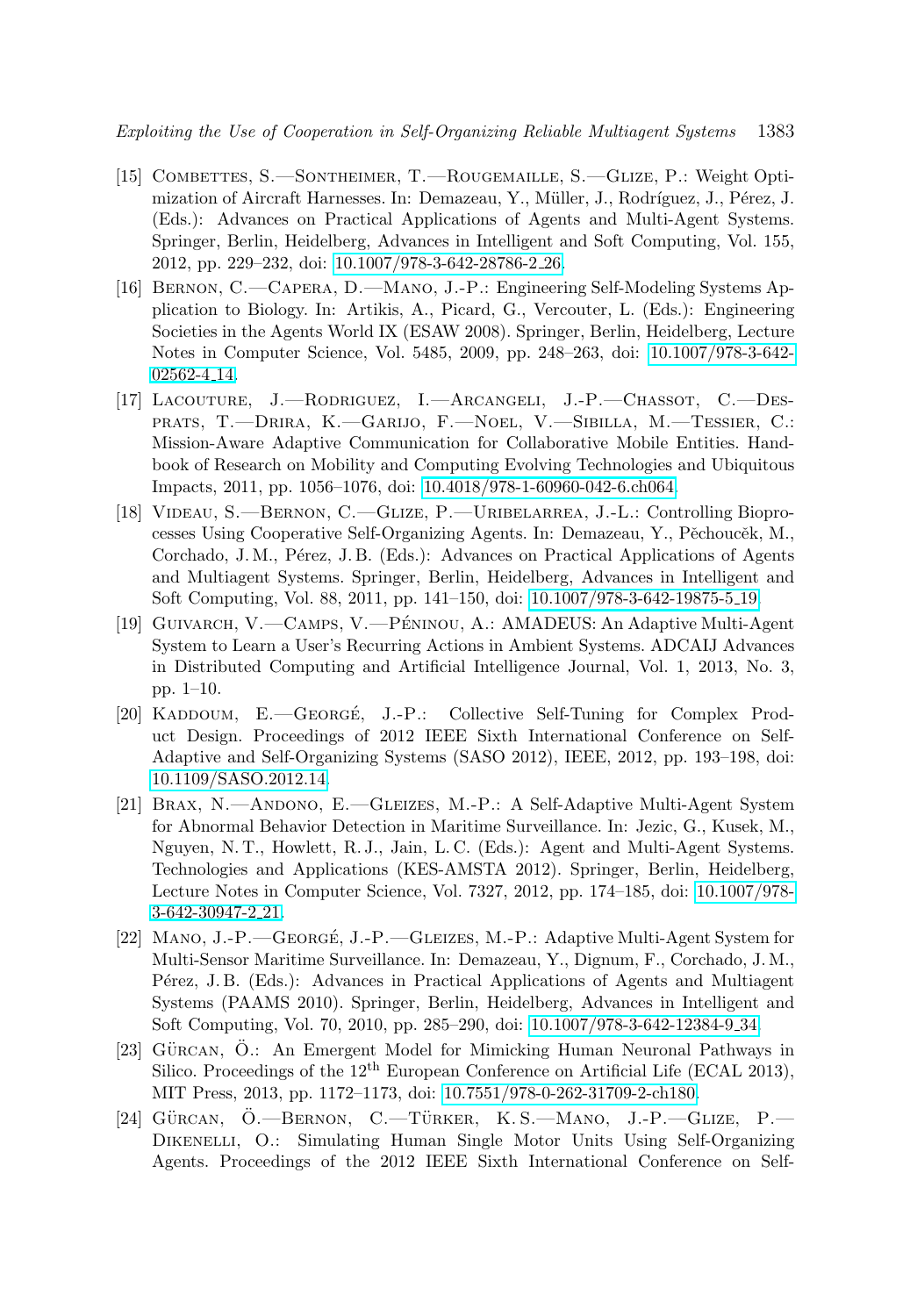Adaptive and Self-Organizing Systems (SASO 2012), IEEE, 2012, pp. 11–20, doi: [10.1109/SASO.2012.18.](https://doi.org/10.1109/SASO.2012.18)

- <span id="page-21-0"></span>[25] GÜRCAN,  $\ddot{O}$ . TÜRKER, K. S. — MANO, J.-P. — BERNON, C. — DIKENELLI,  $O$ . Glize, P.: Mimicking Human Neuronal Pathways in Silico: An Emergent Model on the Efective Connectivity. Journal of Computational Neuroscience, Vol. 36, 2014, No. 2, pp. 235–257, doi: [10.1007/s10827-013-0467-3.](https://doi.org/10.1007/s10827-013-0467-3)
- <span id="page-21-1"></span>[26] Guessoum, Z.—Briot, J.–P.: From Active Objects to Autonomous Agents. IEEE Concurrency, Vol. 7, 1999, No. 3, pp. 68–76, doi: [10.1109/4434.788781.](https://doi.org/10.1109/4434.788781)
- <span id="page-21-2"></span>[27] Guessoum, Z.—Briot, J. P.—Sens, P.—Marin, O.: Toward Fault-Tolerant Multi-Agent Systems. European Workshop on Modeling an Autonomous Agent in a Multi-Agent World (MAAMAW 2001), Annecy, France, 2001.
- <span id="page-21-3"></span>[28] Marin, O.—Bertier, M.—Sens, P.: DARX – A Framework for the Fault-Tolerant Support of Agent Software.  $14<sup>th</sup>$  International Symposium on Software Reliability Engineering (ISSRE 2003), 2003, pp. 406–416, doi: [10.1109/ISSRE.2003.1251062.](https://doi.org/10.1109/ISSRE.2003.1251062)
- <span id="page-21-4"></span>[29] Faci, N.—Guessoum, Z.—Marin, O.: DimaX: A Fault Tolerant Multi-Agent Platform. Proceedings of the Fifth International Workshop on Software Engineering for Large-Scale Multi-Agent Systems (ICSE '06, SELMAS '06), ACM, Shangai, China, pp. 13–20, 2006.
- <span id="page-21-5"></span>[30] Guessoum, Z.—Faci, N.—Briot, J.-P.: Adaptive Replication of Large-Scale Multi-Agent Systems – Towards a Fault-Tolerant Multi-Agent Platform. In: Garcia, A., Choren, R., Lucena, C., Giorgini, P., Holvoet, T., Romanovsky, A. (Eds.): Software Engineering for Multi-Agent Systems IV (SELMAS 2005). Springer, Berlin, Heidelberg, Lecture Notes in Computer Science, Vol. 3914, 2005, pp. 238–253, doi: [10.1007/11738817](https://doi.org/10.1007/11738817_15) 15.
- <span id="page-21-6"></span>[31] Guessoum, Z.—Briot, J.-P.—Marin, O.—Hamel, A.—Sens, P.: Dynamic and Adaptive Replication for Large-Scale Reliable Multi-Agent Systems. In: Garcia, A., Lucena, C., Zambonelli, F., Omicini, A., Castro, J. (Eds.): Software Engineering for Large-Scale Multi-Agent Systems (SELMAS 2002). Springer, Berlin, Heidelberg, Lecture Notes in Computer Science, Vol. 2603, 2003, pp. 182–198, doi: [10.1007/3-540-35828-5](https://doi.org/10.1007/3-540-35828-5_12) 12.
- <span id="page-21-7"></span>[32] Guessoum, Z.—Ziane, M.—Faci, N.: Monitoring and Organizational-Level Adaptation of Multi-Agent Systems. Proceedings of the Third International Joint Conference on Autonomous Agents (AAMAS '04), Vol. 2, 2004, pp. 514–522.
- <span id="page-21-8"></span>[33] Bora, S.—Dikenelli, O.: Implementing a Multi Agent Organization That Changes Its Fault Tolerance Policy at Run-Time. In: Dikenelli, O., Gleizes, M. P., Ricci, A. (Eds.): Engineering Societies in the Agents World VI (ESAW 2005). Springer, Berlin, Heidelberg, Lecture Notes in Computer Science, Vol. 3963, 2006, pp. 153–167, doi: [10.1007/11759683](https://doi.org/10.1007/11759683_10) 10.
- <span id="page-21-9"></span>[34] Bora, S.—Dikenelli, O.: Applying Feedback Control in Adaptive Replication in Fault Tolerant Multi-Agent Organizations. Proceedings of the Fifth International Workshop on Software Engineering for Large-Scale Multi-Agent Systems (ICSE '06, SELMAS '06), ACM, Shangai, China, 2006, pp. 5–12, doi: [10.1145/1138063.1138066.](https://doi.org/10.1145/1138063.1138066)
- <span id="page-21-10"></span>[35] Bora, S.—Dikenelli, O.: A Centralized Self-Adaptive Fault Tolerance Approach Based on Feedback Control for Multi-Agent Systems. Turkish Journal of Electrical